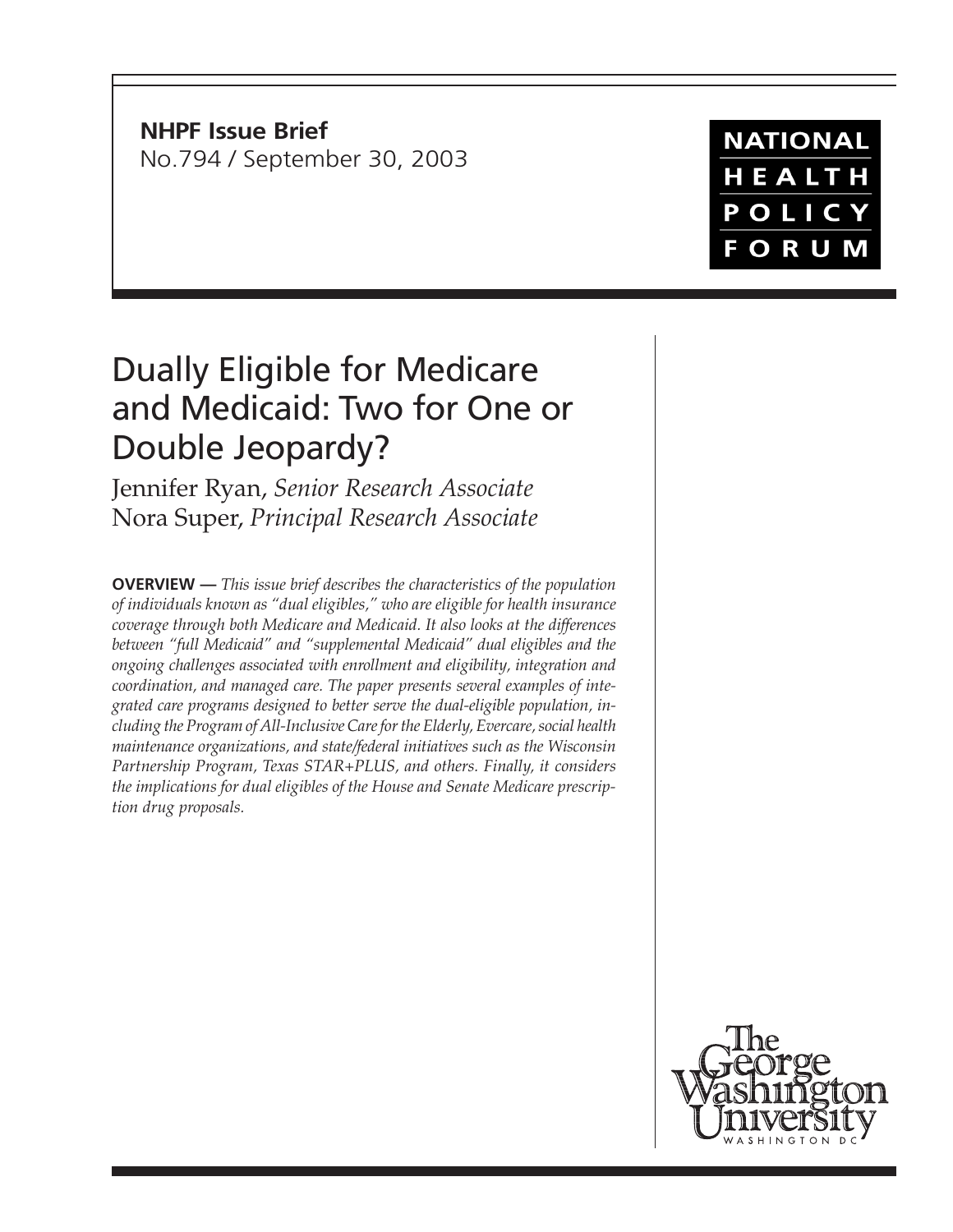# Dually Eligible for Medicare and Medicaid: Two for One or Double Jeopardy?

The group of beneficiaries known as "dual eligibles"—individuals covered by both the Medicare and Medicaid programs—has come under increased scrutiny as the U.S. Congress debates a new Medicare prescription drug benefit and the governors consider options for Medicaid reform. Known for their high cost and complex health needs, dual eligibles have historically been a virtual hot potato in both programs, with neither Medicare nor Medicaid wanting to shoulder the full responsibility. Some efforts to better integrate and coordinate their care have been successful, but, for the most part, dual eligibles are still viewed as a liability to public and private insurers.

Whether the federally administered Medicare program or the state-administered Medicaid program should be responsible for the prescription drug costs of dual eligibles has emerged as an area of major disagreement between the two houses of Congress. The House of Representatives and the Senate each approved legislation in June to establish outpatient prescription drug coverage for Medicare beneficiaries. However, the Senate bill specifically excludes dual eligibles with full Medicaid coverage from the new Medicare drug benefit, leaving state Medicaid programs responsible for their prescription drug costs. Under the House bill, Medicare would become the primary payer for dual enrollees' prescription drugs. The outcome of this debate has major implications for the federal government, states, and the beneficiaries they serve.

Who are these "dual eligibles" that have generated such controversy? Which of their benefits are covered by Medicare and which are covered by Medicaid? What have been the challenges in serving this population? What federal and state initiatives have been implemented to improve their benefit and care coordination? Finally, what would a Medicare prescription drug benefit mean for them?

# **BACKGROUND: WHO ARE THE DUAL ELIGIBLES?**

The total number of individuals who are considered to be dual eligibles is estimated at about seven million and the group comprises 17 percent of all Medicare beneficiaries and 19 percent of all Medicaid enrollees.<sup>1</sup> In 1999, dually eligible beneficiaries accounted for about \$50 billion in Medicare expenditures (24 percent of total Medicare spending) and \$63 billion

#### **National Health Policy Forum**

2131 K Street NW, Suite 500 Washington DC 20037 202/872-1390 202/862-9837 [fax] nhpf@gwu.edu [e-mail] www.nhpf.org [web]

**Judith Miller Jones** *Director*

**Judith D. Moore** *Co-Director*

**Sally Coberly**  *Deputy Director*

**Michele Black** *Publications Director*

**NHPF** is a nonpartisan education and information exchange for federal health policymakers.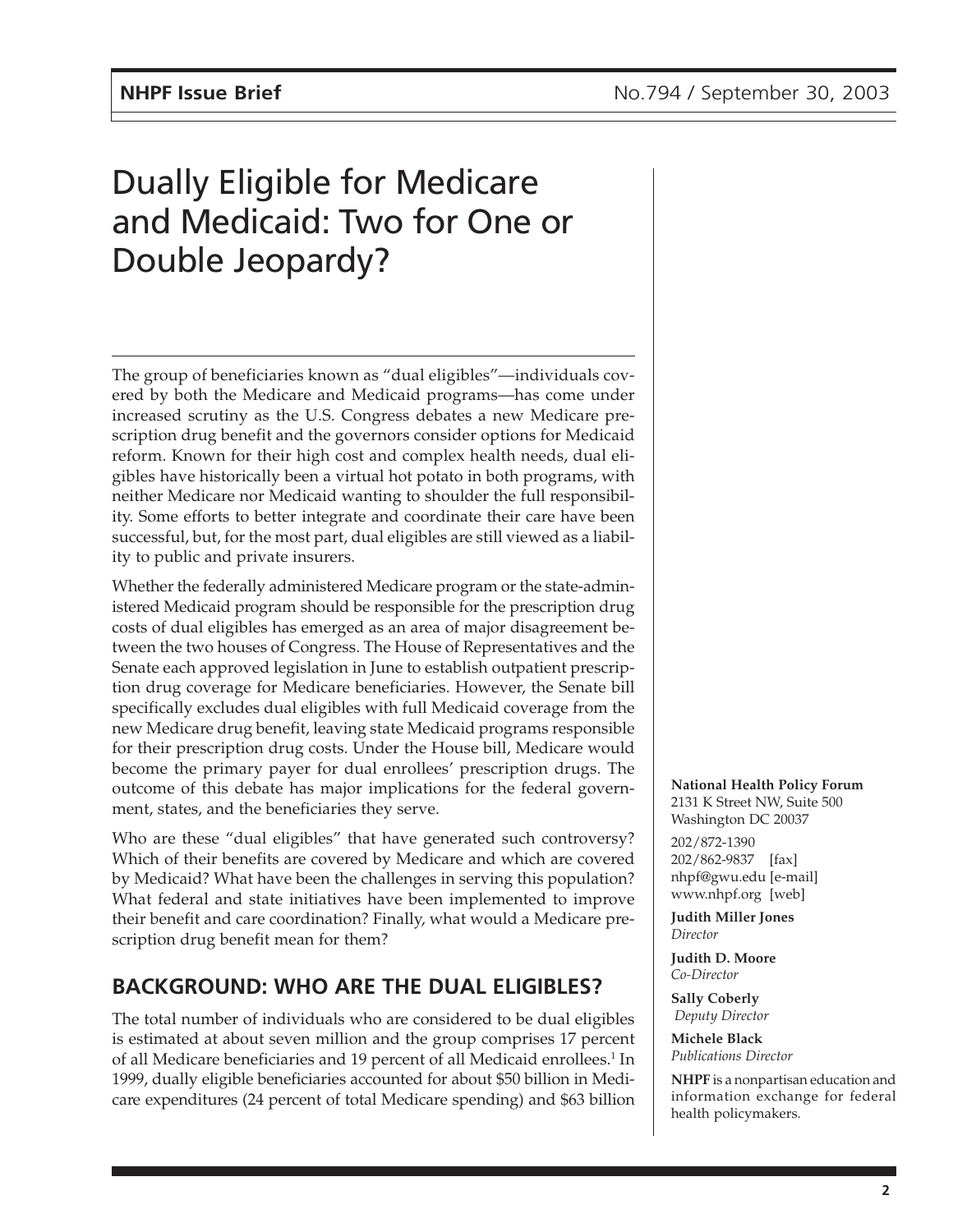in Medicaid expenditures (35 percent of total Medicaid spending), making this group the most costly population being served by publicly funded health care programs.<sup>2</sup>

Health expenditures for the dually eligible population are more than double those of the non-dually eligible. In 1999, total annual health expenditures (including Medicare, Medicaid, private, and out-of-pocket spending) averaged \$16,278 for each dual eligible compared with \$7,396 on average for those who are not dually eligible.<sup>3</sup>

There are a number of characteristics that distinguish dual eligibles from other Medicare beneficiaries:

■ The dually eligible population is more likely to be disabled and either younger (under 65) or older (over 85) than the majority of Medicare beneficiaries.

■ Over half of the dually eligible population is in poor or fair health, while only one quarter of the non-dually eligible report their health as fair or poor.

■ Dual eligibles are much more likely to be female and living alone.

■ Dual eligibles are more likely to reside in a nursing facility or other long-term care facility, while the majority of non-dually eligible beneficiaries live at home with their spouses.

■ Dual eligibles are more culturally diverse, with over 40 percent representing minority populations (Figure 1).

■ Dual eligibles are more likely to suffer from chronic and serious health conditions such as diabetes, pulmonary disease, and stroke.



#### **FIGURE 1 Race/Ethnicity of Medicare Beneficiaries, by Eligibility Status, 2000**



*Source: Centers for Medicare and Medicaid Services.*

■ Dual eligibles tend to have lower education levels (63 percent had less than a high school education) than the overall

Medicare population (29 percent) and to have lower incomes.<sup>5</sup>

Because many dual eligibles are in poor health and suffer from chronic conditions, they often use a disproportionately higher share of prescription drugs than other Medicare and Medicaid beneficiaries. While they represent only one in six Medicaid beneficiaries, dual eligibles accounted for nearly half of Medicaid's total spending on prescription drugs in 2002 (\$16 billion out of \$33 billion).6 Dual beneficiaries' drug costs average more than \$2,800 per year, while the annual figure for all Medicaid beneficiaries is \$1,240.

Most dual eligibles also have long-term care needs. More than 75 percent have some type of functional limitation, and more than 60 percent cannot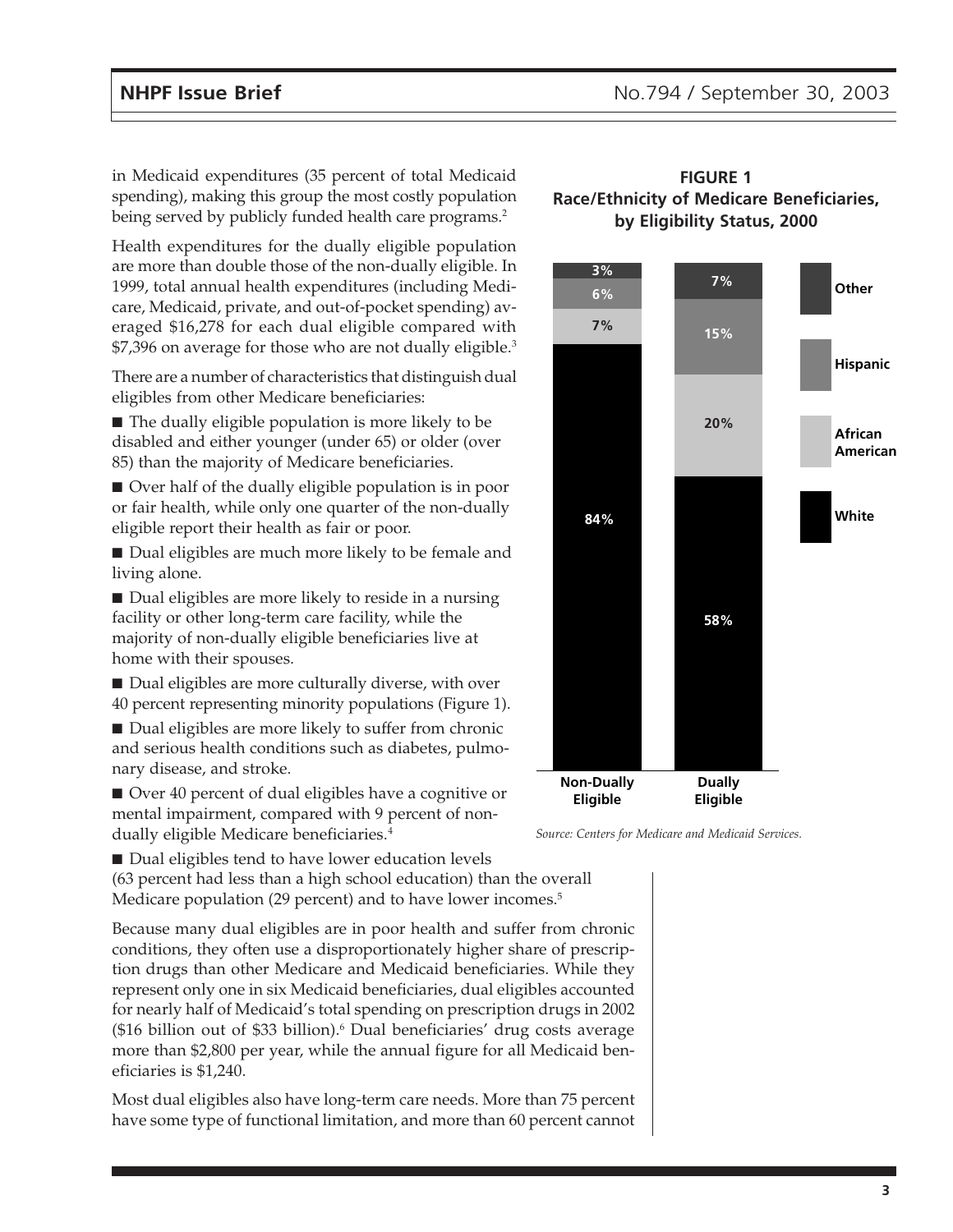perform one or more activities of daily living, such as eating, dressing, or bathing. In addition to generating higher health care costs, dual eligibles' more serious and complex medical, social, and long-term care needs require them to navigate within a complicated series of providers and payers that can often hinder access to needed care.

# **GAPS IN MEDICARE COVERAGE**

While the Medicare program serves an important purpose in providing health insurance for the nation's senior citizens, it was not designed as a comprehensive benefit and has failed to meet the range of health needs facing an aging population, especially those with low incomes.

Traditional Medicare consists of two parts. Part A helps pay for inpatient hospital, skilled nursing facility, hospice, and certain home health care services. Part B helps pay for physician services, outpatient services, home health care not covered under Part A, and other services, such as diagnostic tests, durable medical equipment, and some preventive services. In general, individuals age 65 and over and disabled individuals under 65 who are eligible to receive Social Security cash benefits are automatically entitled to Medicare Part A benefits. Participation in Part B is voluntary, but 95 percent of those eligible enroll.

While there is no premium for Part A coverage, beneficiaries are liable for required deductibles, coinsurance, and copayment amounts, which can be quite substantial.7 In 2003, beneficiaries must pay an \$840 deductible during the first 60 days for each inpatient hospitalization covered under Part A. For longer hospital stays, beneficiaries face steep daily copayments.8 For Part B-covered services, beneficiaries must pay a \$100 annual deductible and a monthly premium (\$57.80 in 2003), in addition to coinsurance of 20 percent for most services. Because Medicare has no stop-loss coverage (that is, no out-of-pocket limit), beneficiaries with chronic health care needs or high medical costs can be held responsible for major cost-sharing expenses.

Medicare provides no coverage for many services and products typically needed by beneficiaries, such as long-term nursing home care, most outpatient prescription drugs, eyeglasses, hearing aides, and routine dental care. The U.S. General Accounting Office estimates that the combination of the cost-sharing requirements and limited benefits leaves about 45 percent of Medicare beneficiaries' health care costs uncovered.<sup>9</sup> As a result, about 80 percent of Medicare beneficiaries obtain some type of private supplemental coverage to limit their exposure; 11 percent receive this supplemental coverage through Medicaid.10 In addition, Medicare remains a highly "medical model" insurance program and, therefore, does not cover at-home care or other care (such as personal attendant care, homemaker services, and assisted living) that is provided by nonlicensed providers and is designed to help individuals maintain functioning and remain in the community.

**Not designed as a comprehensive benefit, Medicare has failed to meet the needs of an aging population, especially those with low incomes.**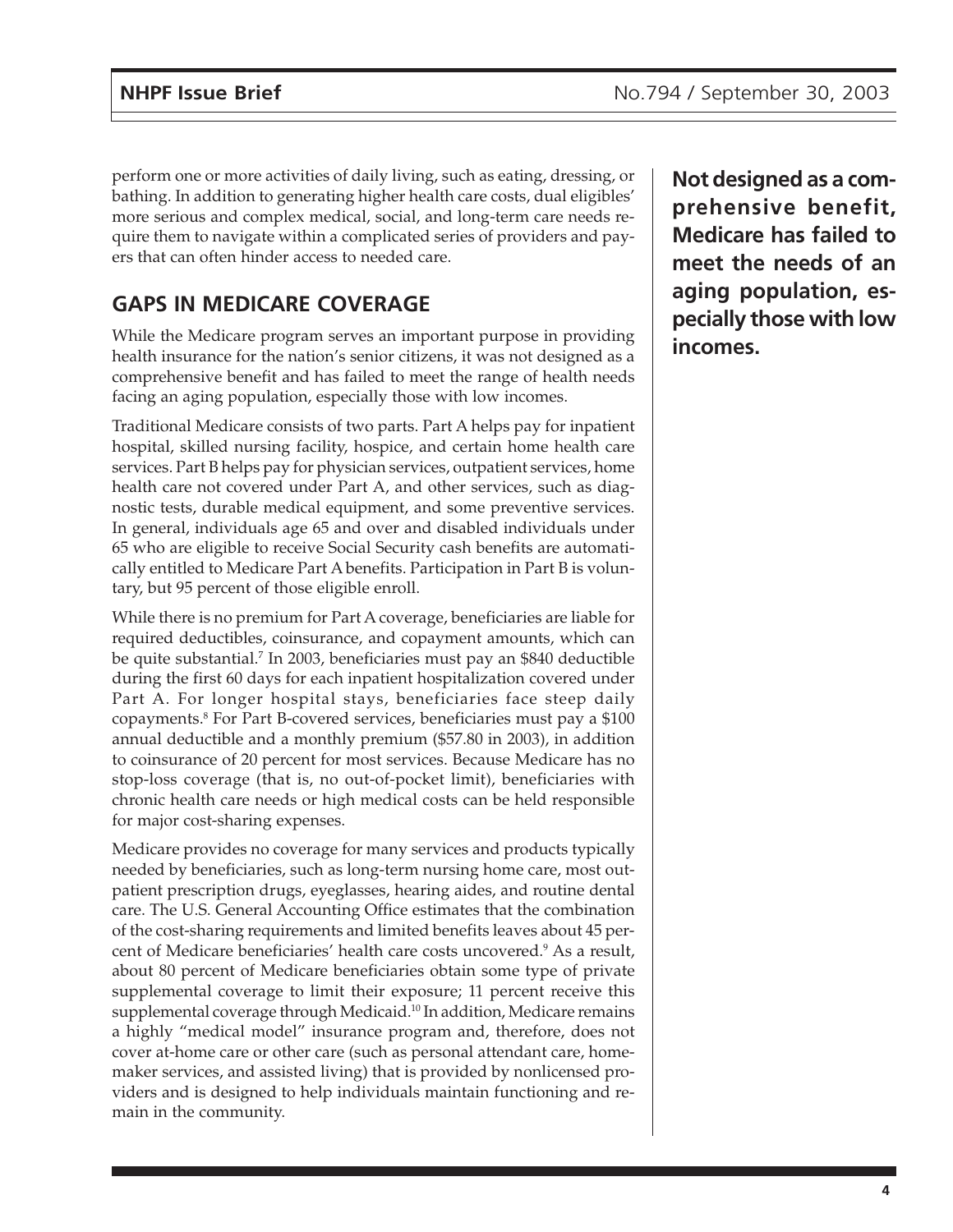## **SLICING THE PIE: ELIGIBILITY AND BENEFITS**

Although this paper discusses the entire group of beneficiaries who are referred to as dual eligibles (also known as "duals"), it is important to note that the term actually encompasses two groups of individuals: (*a*) "full Medicaid" dual eligibles and (*b*) "supplemental Medicaid" duals. The majority of dual eligibles fall into the first group, which is made up of individuals who are categorically and financially eligible for both Medicare and Medicaid and therefore receive full benefits under each program. However, because Medicaid is by law the "payer of last resort," Medicare serves as

the primary payer for duplicate benefits. For these full Medicaid dual beneficiaries, Medicaid serves as a wrap-around plan, filling in gaps where Medicare coverage falls short and sometimes providing additional benefits as covered by the Medicaid state plan. An estimated 5.8 million of the nearly 7 million dual eligibles fall into this category.<sup>11</sup>

One million additional individuals receive assistance with Medicare premiums and cost sharing but do not receive the full range of Medicaid benefits. For this "supplemental Medicaid" dually eligible population, the Medicaid program supplements Medicare by paying the Part A and/or Part B coinsurance and deductibles on behalf of the beneficiary (in much the same manner as a private Medigap plan). (Figure 2)



**FIGURE 2**

*Source: Kaiser Commission on Medicaid and the Uninsured*

#### **"Full Medicaid" Duals**

The vast majority of dual eligibles who qualify for full benefits under both the Medicare and Medicaid programs are the frailest population being served by the programs and are more likely to be institutionalized or in need of highly complex care. Consequently, they also constitute the largest share of Medicaid benefits spending as compared to all other Medicaid eligibility groups.

Because the Medicaid program is administered by the states within broad federal guidelines (and financed through a combination of state and federal funding), the eligibility and benefits structures vary significantly across the states. In order to receive federal matching funds, states must adhere to certain minimum standards for eligibility and benefits; they also have the option to provide coverage at higher income levels and offer a wide array of health care services through their Medicaid programs. Therefore, the scope of Medicaid coverage for the elderly and disabled depends on the state—with some states providing more comprehensive eligibility and benefits than others.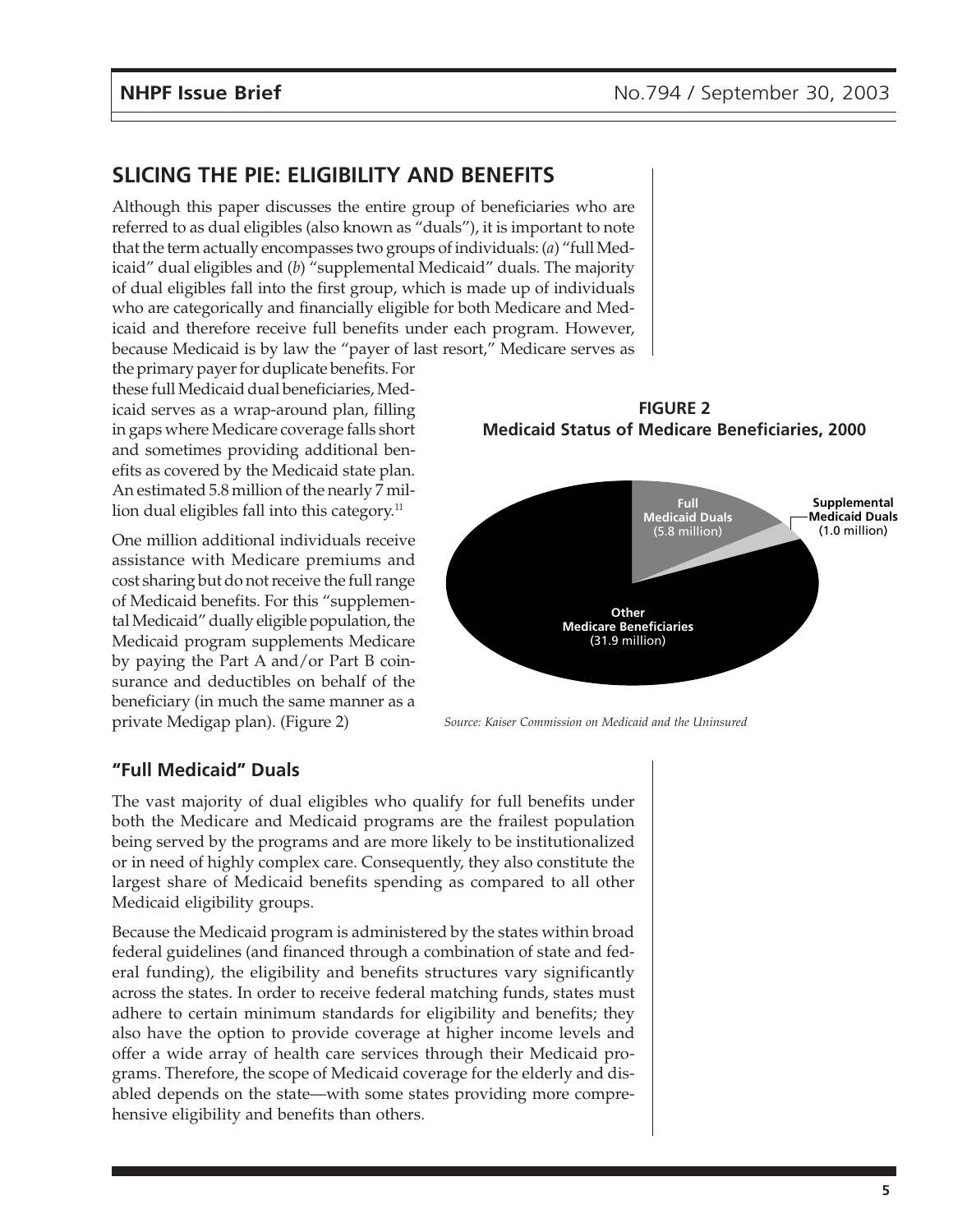**Pathways to Eligibility —** Medicare beneficiaries become enrolled in the Medicaid program through a variety of eligibility "pathways."12 For the elderly and those with disabilities, the two pathways most commonly used are through the Supplemental Security Income (SSI) and medically needy programs:

■ *Supplemental Security Income.* States are generally required to provide Medicaid coverage to elderly and disabled individuals who are receiving cash assistance through the SSI program.13 This eligibility pathway, despite its extremely strict income limits—federal minimums are set at 74 percent of the federal poverty level (\$552 per month for an individual, \$829 for a couple in 2003)—enables the lowest-income individuals to receive Medicaid coverage in addition to Medicare. SSI also serves as a crucial, albeit restrictive, connector to Medicaid for individuals with disabilities. Several initiatives are underway to provide flexibility to states in serving this population.

■ *Medically Needy*. Elderly individuals also commonly qualify for Medicaid following either an acute care event (such as a stroke that leads to permanent placement in a nursing facility) or the onset of chronic conditions (such as diabetes and dementia) that result in significant and overwhelming medical expenses. Many of these individuals whose incomes exceed the SSI eligibility limits become dual enrollees through the process of "spending down" to Medicaid eligibility. Thirty-nine states operate an optional eligibility category commonly referred to as a "medically needy" program. When calculating Medicaid eligibility, states take into account an individual's incurred medical expenses in addition to any income and assets. This is the eligibility "pathway" that is often used for individuals who have extended hospital stays or are moved into a nursing facility or other institutional setting where expenses add up quickly.

Because eligibility for the medically needy program is dependent on incurred medical expenses, individuals who are medically needy may also be more likely to cycle on and off Medicaid. The income limits remain extremely low in most states, so in any given month in which medical expenses are not high, the individual may become ineligible and be disenrolled from the program until the next episode of illness. The complexity and administrative burden associated with this program is one of the many reasons that states have begun to advocate strongly for the federal government to take on more of the financial responsibility for the costs associated with serving dual eligibles.

**Benefits —** While Medicaid has some significant limitations, the flexible nature of the program has enabled states to adapt their benefits structures to try and meet the changing needs of the elderly and disabled populations. The Medicaid program acts as a wrap-around benefit for Medicare in many areas (Figure 3). Examples of key benefits that Medicaid can provide for low-income elderly and disabled Medicare beneficiaries include the following:

**Individuals who are medically needy may be more likely to cycle on and off Medicaid.**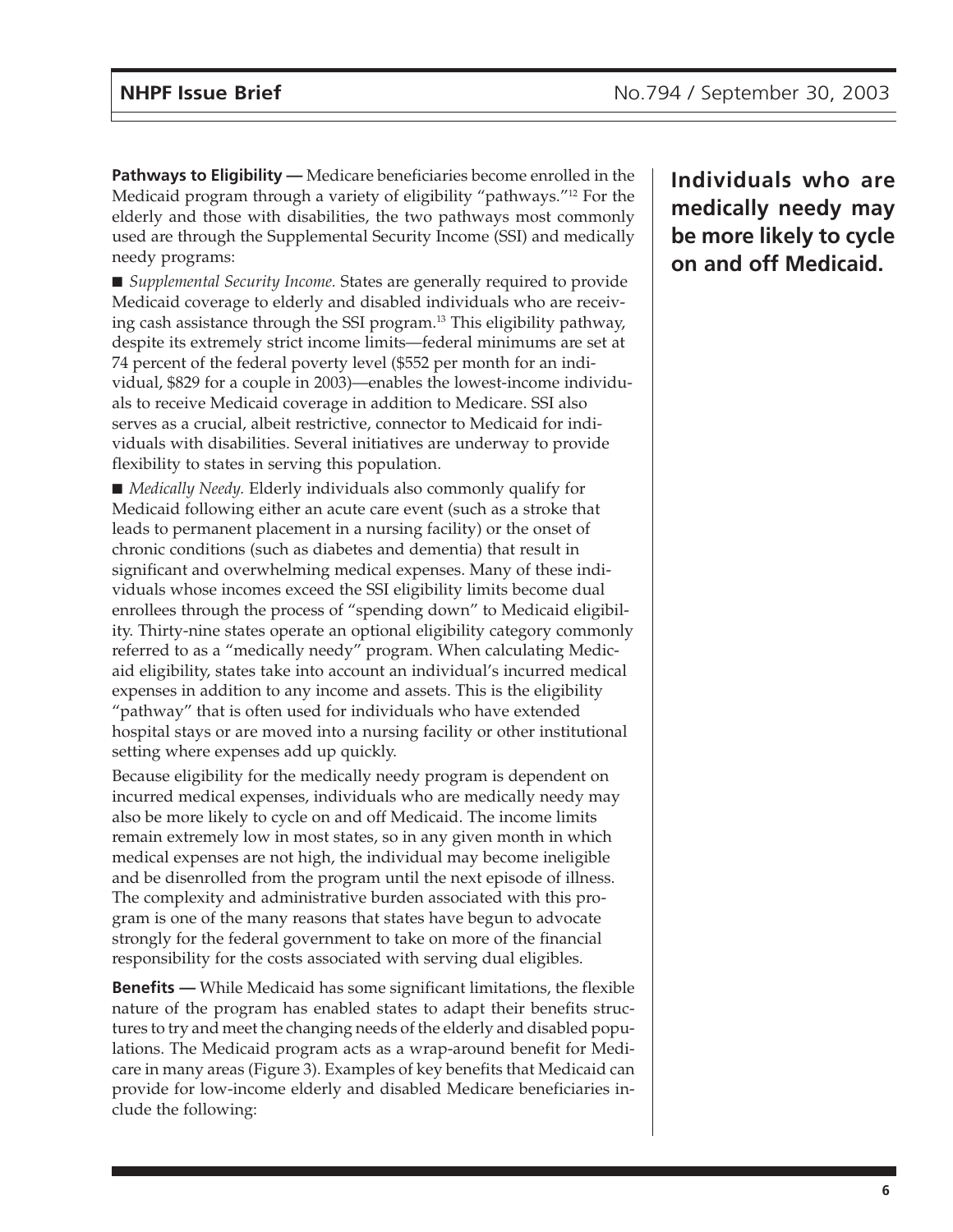| <b>MEDICARE</b>                                 | t | <b>MEDICAID</b>                                  |                                                   |                                    |
|-------------------------------------------------|---|--------------------------------------------------|---------------------------------------------------|------------------------------------|
|                                                 |   | <b>Acute Care Services</b>                       | <b>Long-Term Care</b>                             | <b>Wrap-Around Services</b>        |
| Inpatient hospital                              |   | $\blacksquare$ Outpatient<br>prescription drugs* | $\blacksquare$ Custodial nursing<br>facility care | Impatient hospital                 |
| $\blacksquare$ Skilled nursing<br>facility care |   | ■ Transportation                                 | $\blacksquare$ Home- &<br>community-based         | ■ Skilled nursing<br>facility care |
| $\blacksquare$ Home health                      |   | $\blacksquare$ Dental care*                      | services*                                         | $\blacksquare$ Home health**       |
| $\blacksquare$ Hospice care                     |   | ■ Vision & hearing*                              | $\blacksquare$ Personal care                      |                                    |
| ■ Physician services                            |   | $\blacksquare$ Medicare<br>cost-sharing          | services <sup>*</sup>                             |                                    |

**FIGURE 3 Benefits Available to Dual Eligibles**

*\* Benefits that are provided at state option.*

*\*\* Home health care services are mandatory for individuals who are entitled to nursing home care; the services are otherwise optional..*

■ *Long-Term Care*. Medicaid generally covers the costs of needed services after Medicare benefits are exhausted. For example, because the Medicare program fully covers only 20 days of care in a skilled nursing facility, Medicaid supplements the cost of the following 80 days of care and takes over the costs entirely after 100 days. Medicare provides no coverage for long-term custodial care (such as help with bathing or dressing). As a result, the Medicaid program finances approximately 50 percent of all care provided in nursing homes.<sup>14</sup> Similarly, Medicaid picks up where Medicare leaves off for inpatient hospital care and home health care. The program also exclusively finances the increasingly popular personal care services and care provided to individuals at home or in the community through homeand community-based services (HCBS) waivers.

■ *Prescription Drugs*. Medicaid covers the costs of virtually all outpatient prescription drugs for dual eligibles.15 Although prescription drug coverage is an optional benefit under Medicaid, all states currently provide it, at great cost. In 2000, 53 percent of total Medicaid drug spending was for dual eligibles.<sup>16</sup> And since Medicaid costs make up 20 percent of the average state's budget today, nearly all of the states have turned to prescription drugs as a means of containing program expenditures. In fiscal year 2003, 46 states reduced reimbursements for prescriptions, begun requiring prior authorization for certain drugs, instituted preferred drug lists, and increased beneficiary copayments; some have even limited the number of prescriptions per month.17 The outcome of the debate over prescription drug coverage in Medicare will undoubtedly affect states' approaches to providing pharmacy services to their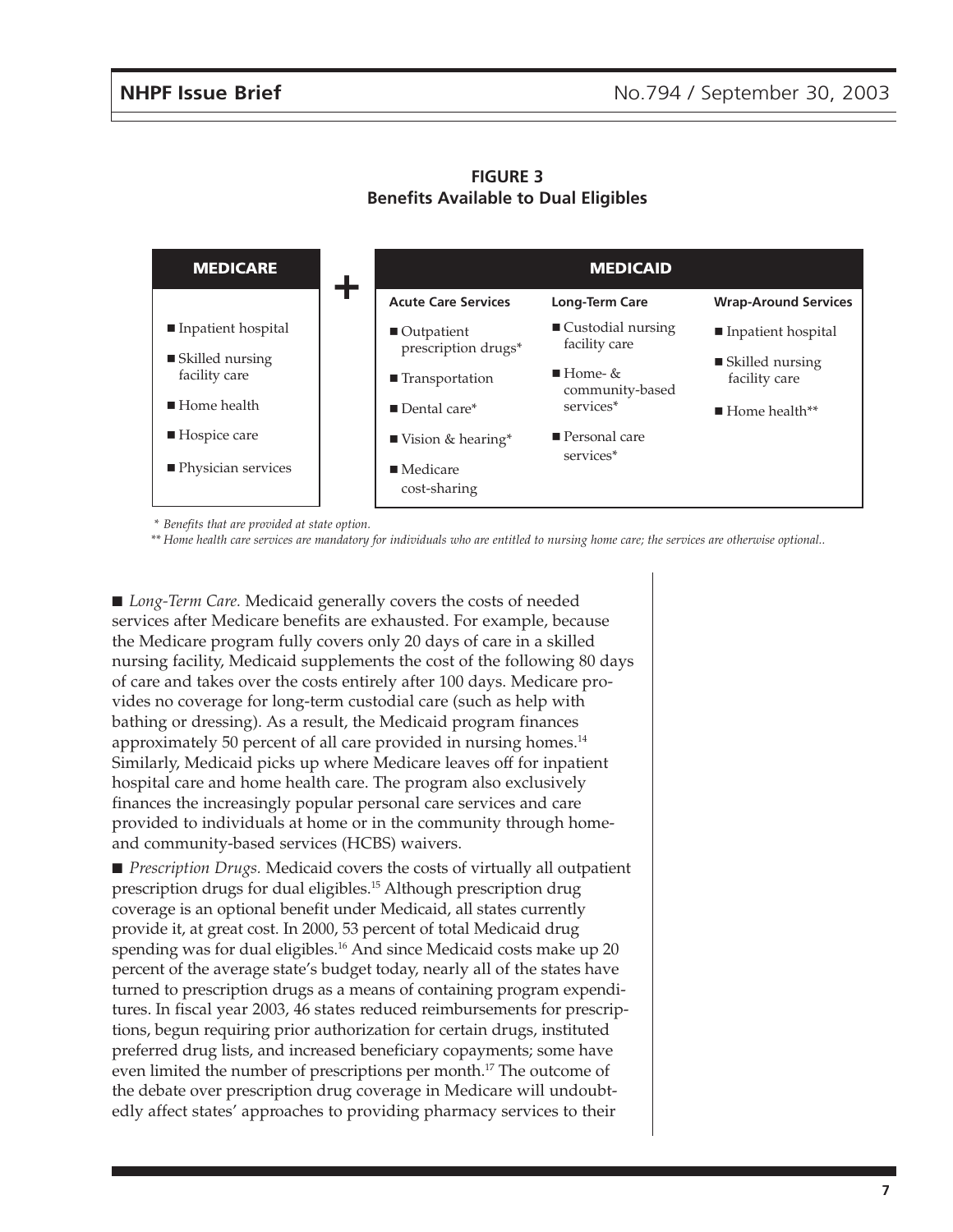Medicaid beneficiaries and will significantly affect the dually eligible population. (See further discussion below.)

■ *Mental Health.* Medicaid's coverage of coinsurance and outpatient services for mentally ill Medicare beneficiaries can be quite substantial because Medicare's coverage of mental health benefits is more limited.18 For example, while there is no limit on the number of benefit periods that Medicare will cover in a general hospital, Medicare will pay for a total of only 190 days in a psychiatric hospital in a person's lifetime. For most mental-health outpatient services, Medicare beneficiaries must pay coinsurance of 50 percent of the cost (as opposed to the 20 percent coinsurance people with Medicare pay for most other medical services). Moreover, many dual eligibles with mental illnesses use outpatient drugs covered by Medicaid. Medicaid payments for antipsychotic and antidepressant drugs have grown rapidly over the past decade.<sup>19</sup> However, it is important to note that many mental health services are an optional benefit under Medicaid, so seniors are not guaranteed access to needed mental health services even when they are dually enrolled in both Medicare and Medicaid.

■ *Dental, Vision, and Hearing*. The Medicaid program can also finance routine and basic services such as dental, vision, and hearing care for dual eligibles. This coverage has proven to be critical for many lowincome seniors who would otherwise go without new eye glasses or needed dental care because they do not have the ability to pay out-ofpocket. However, because these benefits are provided at the states' option for adults, they are not universally available and have been subject to cuts in the past two years as states have looked for ways to make up for severe budget shortfalls.

#### **Supplementing Medicare: Alphabet Soup**

To assist Medicare beneficiaries with incomes too high to qualify for full Medicaid but considered too low to afford private health insurance, Congress in 1986 established several Medicare "savings" programs to help with Medicare cost sharing. Today, four programs assist one million Medicare beneficiaries with the cost of Medicare premiums, deductibles, and coinsurance. These programs aid the following groups:

■ *Qualified Medicare beneficiaries, or QMBs (kwim-bees)*, have incomes at or below 100 percent of the federal poverty level (\$769 per month for an individual and \$1,030 for a couple in 2003) and limited assets. For this group, the state Medicaid program pays the Medicare Part A and B premiums, deductibles, and coinsurance on behalf of the beneficiary, but the individual does not have access to other Medicaid benefits.

■ *Specified low-income Medicare beneficiaries, or SLMBs (slim-bees), are* individuals who have incomes between 100 and 120 percent of the federal poverty level (up to \$918 per month for an individual and \$1,232 for a couple in 2003) and limited assets and do not otherwise **Many dual eligibles with mental illnesses use outpatient drugs covered by Medicaid.**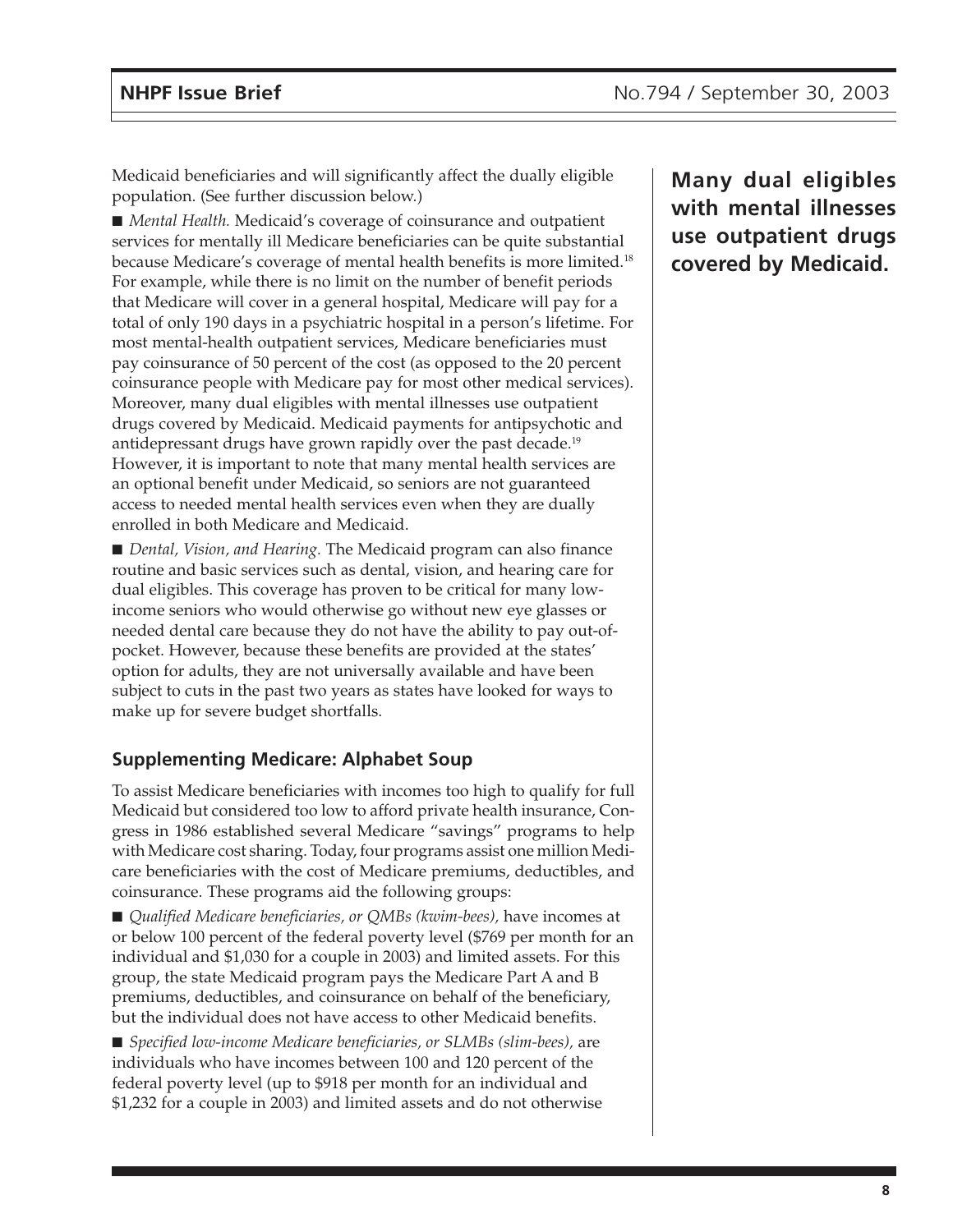qualify for full Medicaid benefits. For this slightly higher income group, Medicaid pays only the Medicare Part B premium (\$58.70 per month in 2003) on behalf of the beneficiary.

■ *Qualifying individuals, or QI's (kew-eyes),* have incomes between 120 and 135 percent of the federal poverty level (\$1,031 per month for an individual and \$1,384 for a couple in 2003) and limited assets. This group receives assistance with the Medicare Part B premium only.20

■ *Qualified disabled working individuals, or QDWIs (kwid-wees), are a* subset of dual eligibles who can have incomes up to 200 percent of the federal poverty level (\$3,078 per month for an individual and \$4,125 for a couple, including additional earned income disregards) and limited assets. These disabled individuals have not worked enough quarters to qualify for Medicare benefits without paying a premium. Medicaid pays the Part A premium for QDWIs,<sup>21</sup> but they are responsible for all other Medicare deductibles and premiums.

# **ONGOING CHALLENGES**

### **Eligibility and Enrollment**

Although the number of seniors and disabled individuals who are eligible for both Medicare and Medicaid has increased as the population ages and medical technology advances, many low-income individuals who could benefit from Medicaid coverage are not enrolled. Only about half of all Medicare beneficiaries with incomes below the federal poverty level are enrolled in Medicaid, primarily because of a lack of awareness of the program. In addition, only a handful of states have extended Medicaid coverage up to 100 percent of the federal poverty level, so many poor elderly and disabled individuals do not have access to Medicaid benefits.<sup>22</sup> With respect to supplemental Medicaid benefits (through programs targeted at QMBs and SLMBs), studies have found that more than half of low-income seniors who are eligible are not enrolled.

In a Kaiser Family Foundation–funded focus group study of low-income elderly individuals, the findings pointed to a lack of basic information about the program, misperceptions about the eligibility rules, and reluctance to ask for help as the key barriers to enrollment. Seniors also noted difficulty with navigating the Medicaid application and enrollment process and some dissatisfaction with caseworkers assisting them. Interestingly, the majority of seniors became very interested in enrolling in Medicaid once they had a better understanding of the program and its benefits; a "welfare stigma" was not a barrier, according to the focus group participants.<sup>23</sup>

Although some states have attempted to implement outreach efforts similar to those that spurred success in enrollment in the State Children's Health Insurance Program (SCHIP), analysts suggest that states and the federal government could better tailor an application and enrollment process to the elderly and disabled population. For example, as with SCHIP, states

**Only about half of all Medicare beneficiaries with incomes below the federal poverty level are enrolled in Medicaid.**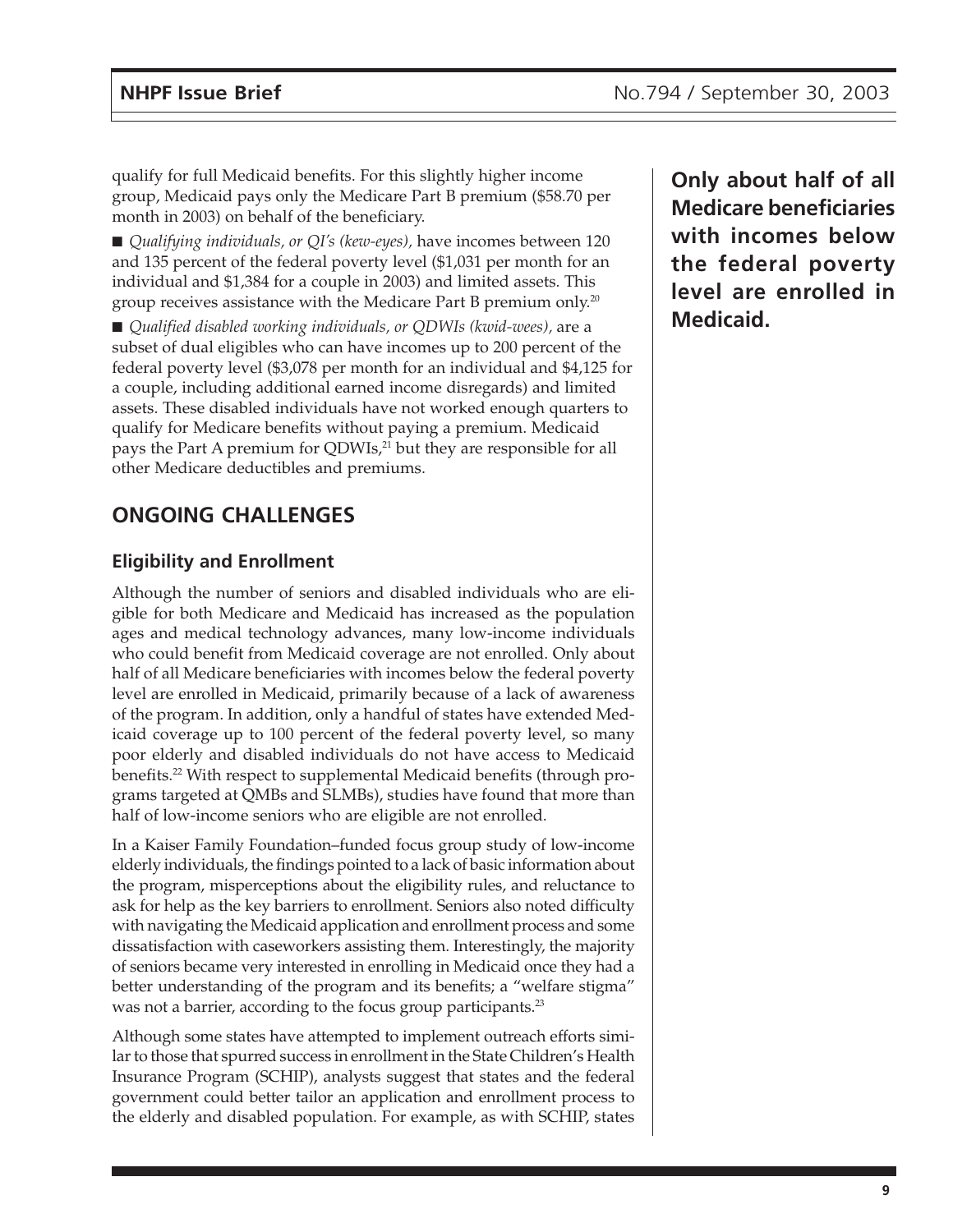could work to develop applications that are specific to the population being served—in the case of seniors, using larger print, omitting questions about pregnancy and child care arrangements, and offering preprinted recertification forms. In addition, providing an option for mail-in or telephone applications and co-locating eligibility workers in senior centers and assisted living complexes would ameliorate transportation barriers that can be frustrating for seniors.

With respect to enrollment in the supplemental Medicaid programs, health and socioeconomic status appeared to be the driving factors in deterring enrollment. Although still low-income, seniors who opted not to enroll in the QMB or SLMB programs were older (80 or older), more likely to be married, had slightly higher education and home ownership rates, reported being in much better health and were more likely to be enrolled in Medicare managed care or have privately purchased supplemental insurance. This group was also more likely to be Hispanic or Latino and appeared to have less contact with the health care system. The survey also noted that many non-enrolled individuals did not have a usual source of care.

In response to the difficulties facing this population, several initiatives are underway to simplify the application process and target outreach strategies to the dually eligible. For example, the Robert Wood

#### **Assets Tests**

In addition to the requirement that individuals meet income criteria for Medicaid eligibility, most states also apply resource limits, or assets tests. In order to qualify as QMBs, SLMBs, or QIs, individuals must have resources with a value of no more than \$4,000 (for a couple, \$6,000); for those seeking full Medicaid benefits, the asset limits are \$2,000 for an individual and \$3,000 for a couple. Assets that are counted in making this calculation may include cash; bank accounts (savings and checking); stocks, bonds, annuities and certificates of deposit; real and personal property (other than a home or a car); trust funds; life insurance valued at more than \$1,500; and other items that may be converted into cash and used for food, clothing, or shelter. While several states have made the assets test more generous, these guidelines generally apply and can often disqualify individuals from Medicaid. The assets tests have also deterred individuals from applying for Medicaid benefits because many people do not know the specific rules and assume that they will have to give up their house or their car in order to get help with their medical bills. Although some states have tried to address these issues, the problem remains pervasive.<sup>25</sup>

Johnson Foundation maintains a grant program entitled State Solutions that supports efforts to increase enrollment and access to supplemental Medicaid programs.<sup>24</sup>

#### **Integration and Coordination**

Most observers agree that traditional fee-for-service reimbursement has contributed to a fragmented, inefficient health care system that provides care that is rarely coordinated, even among providers receiving payment from the same insurer. For dual eligibles, this fragmentation and discontinuity of care is further exacerbated by the complicated and sometimes conflicting rules governing the Medicare and Medicaid programs. Funding streams and coverage rules often dictate where a beneficiary will receive care, even if it is inconvenient, inefficient, and unsafe.

Because the programs were developed separately and are administered separately, the burden has fallen primarily on beneficiaries (and their care givers) to understand their coverage and advocate for appropriate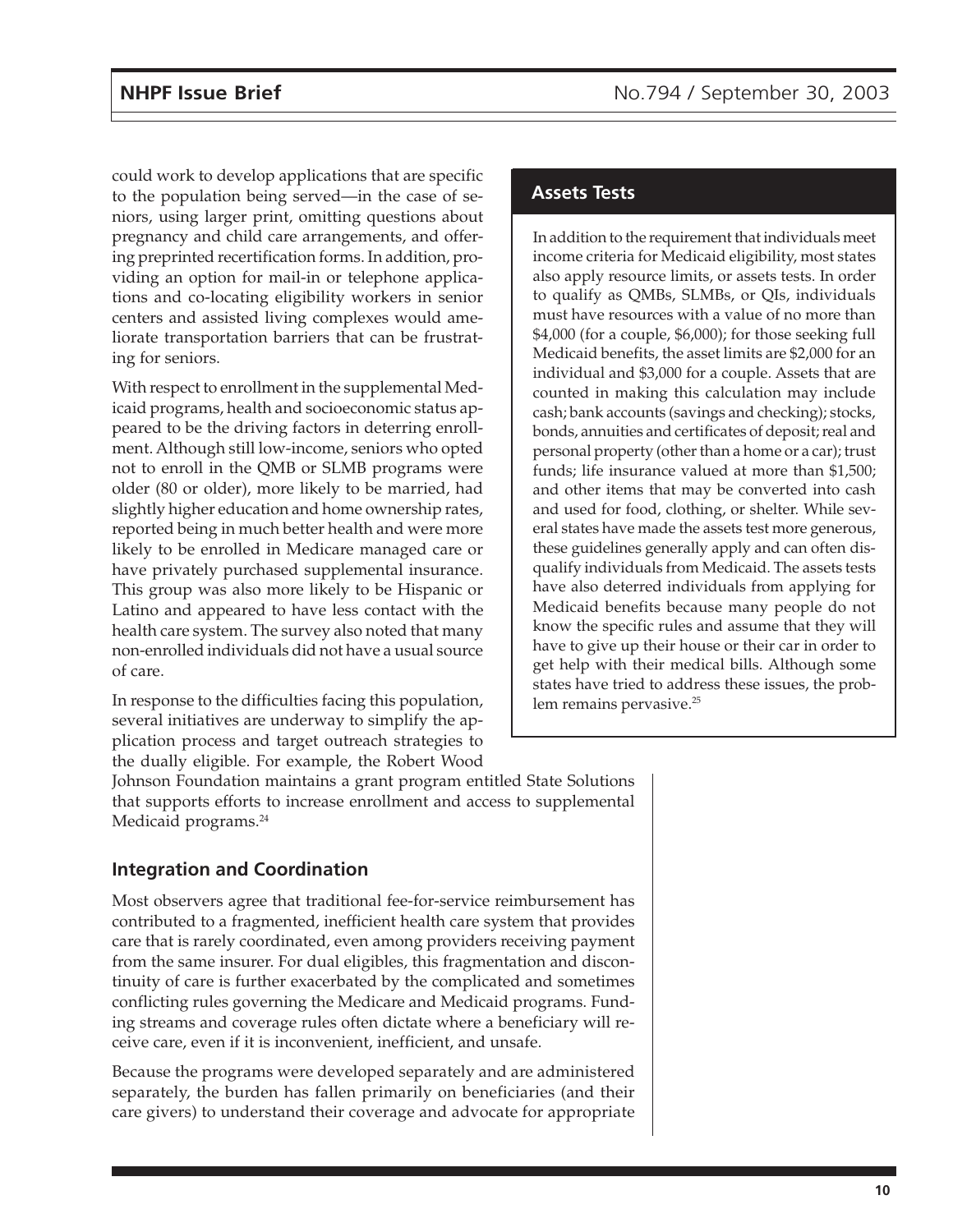coordination of Medicare and Medicaid benefits. However, focus groups have revealed that dually eligible beneficiaries rarely understand their dual coverage and how their benefits should coordinate.<sup>26</sup> Duals may face access problems due to variations in Medicare and Medicaid coverage policies, differences in state Medicaid benefits and eligibility structures, and a lack of providers willing to treat Medicaid beneficiaries. Because many providers are not aware of the beneficiaries' dual status, patients are often billed inappropriately for Medicare copayments and/or Medicaid-covered services.

The Medicare and Medicaid programs have coverage distinctions that can make dual enrollment extremely complex. The benefit packages overlap, yet are different, and the beneficiary is usually unaware that coverage is not continuous between the two programs. Since each program has strong incentives to shift financial responsibility to the other, care is rarely coordinated. The result is often reimbursement-driven decision making that may ultimately harm the beneficiary. For example, Medicare covers "post-acute health care," which is characterized as treatment after or instead of hospitalization for an acute illness, injury, or exacerbation of a disease process. Medicaid covers long-term care—assistance with activities such as eating, bathing, and using the bathroom—to compensate for disabilities or impairments. Many dual beneficiaries enter a skilled nursing facility as a post-acute Medicare stay. Once Medicare's covered days run out or the needs shift from skilled to more personal in nature, Medicaid becomes the primary payer. Yet the state Medicaid program has no opportunity at the time of admission to the nursing facility to advise the beneficiary about noninstitutional options in the community that may be less expensive. Similarly, Medicare typically does not coordinate with longterm care providers to potentially prevent future hospitalizations. Care might be more efficiently delivered in a nursing home; due to reimbursement rules, however, beneficiaries are often transferred back to a hospital if an acute care need arises. Because of dual eligibles' poor health status and increased likelihood of using services, better coordination of their care and benefits could both save the Medicare and Medicaid programs money and result in higher quality care.

### **Managed Care**

Over the past several years, many states, health plans, and the Centers for Medicare and Medicaid Services (CMS) have shown interest in including the dually eligible population in managed care programs. As more states have demonstrated success in reducing costs and improving care management for their younger Medicaid populations through managed care, they have argued that dually eligible beneficiaries could benefit from delivery systems in which care could be better integrated and more consciously coordinated. The Medicare program also promoted more managed care options for its beneficiaries by establishing the Medicare+Choice (M+C) program in 1997.

**Since each program has strong incentives to shift financial responsibility to the other, care is rarely coordinated.**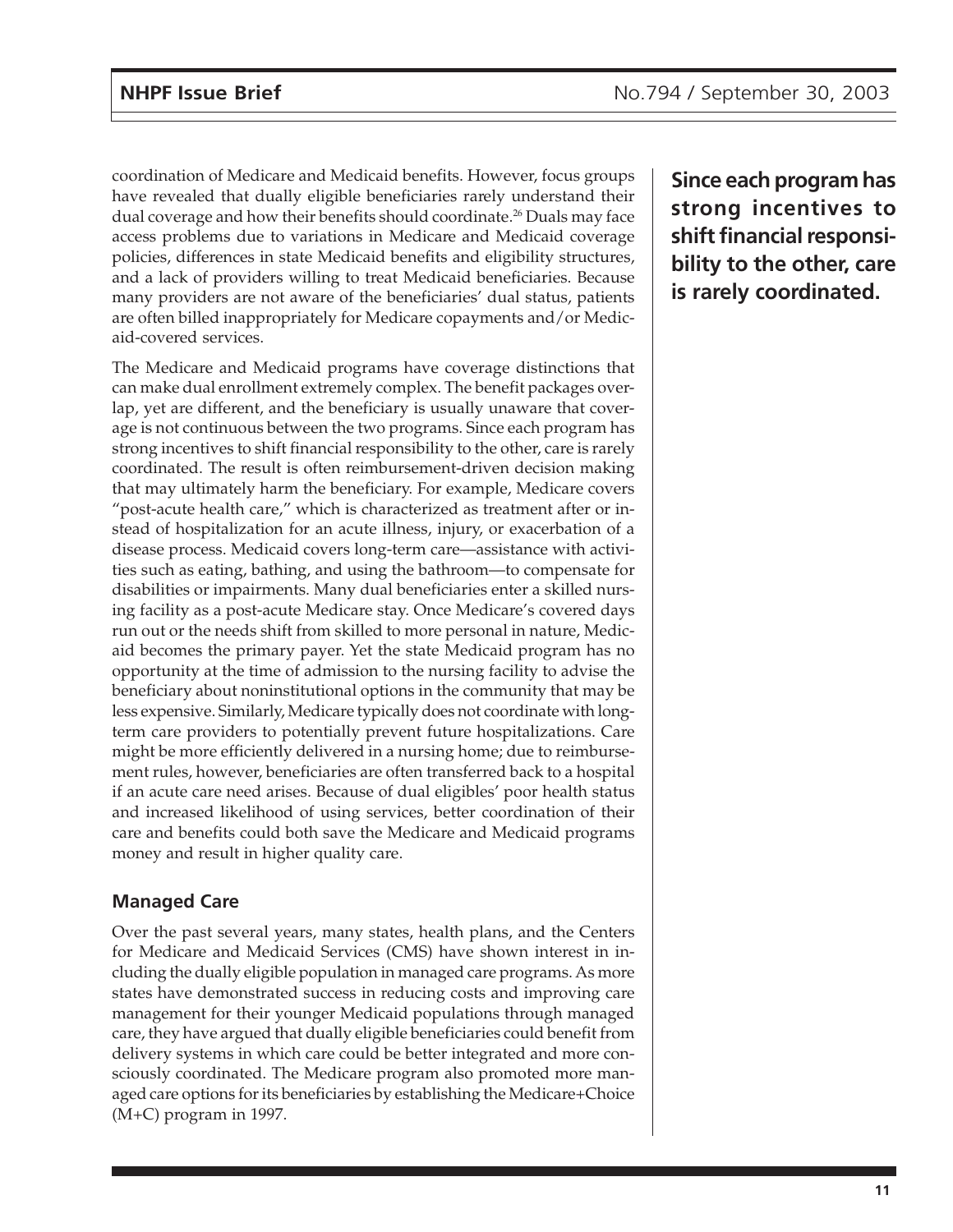Within managed care, as elsewhere, dually eligible beneficiaries encounter a myriad of conflicting participation and coverage rules. Some states require or allow dual eligibles and other Medicaid beneficiaries to enroll in a managed care plan to receive Medicaid benefits; others prohibit dual eligibles enrolled in Medicare+Choice from enrolling in a separate Medicaid managed care organization  $(MCO).^{27}$  Where simultaneous enrollment in M+C and Medicaid managed care is allowed, states determine whether beneficiaries can receive services from within the same health plan or from two unrelated plans.28

**Benefit Coordination —** Managed care arrangements for dual eligibles fall into four general types, depending on market factors and state regulations:

- M+C combined with Medicaid fee-for-service.
- $\blacksquare$  M+C combined with Medicaid managed care within the same organization.
- M+C combined with an unrelated Medicaid MCO.
- Medicare fee-for-service combined with Medicaid MCO.

In any case, Medicare beneficiaries (including dual eligibles) cannot be required to join a managed care plan in order to receive Medicare benefits. This "freedom to choose" principle has confounded many state Medicaid directors who have sought to reduce their costs and improve integration through managed care techniques.

CMS recently commissioned a comprehensive case study analysis of managed care arrangements for dually eligible beneficiaries. The study found that current systems do not facilitate benefit coordination for dual eligibles enrolled in managed care.<sup>29</sup> Beneficiaries lack important knowledge about their coverage and are often charged inappropriately for copays and deductibles. In addition, dual eligibles experience discontinuities of care due to provider network restrictions and involuntary disenrollments. Transitions from acute to postacute to long-term care can be particularly problematic under managed care if, for example, M+Ccontracted providers do not accept Medicaid or if Medicare fee-for-service providers do not participate in a Medicaid MCO's network. When beneficiaries are enrolled in two separate managed care plans, two unrelated administrative and billing structures can further exacerbate, rather than facilitate, coordination of benefits issues.<sup>30</sup> However, some states are beginning to think creatively about integration. For example, Texas has designed a program that offers additional drug coverage to beneficiaries who choose to enroll in the same M+C plan as their Medicaid HMO.

**Medicare+Choice —** The majority of dual eligibles enrolled in managed care are part of the M+C program, with Medicaid serving as a secondary payer. Enrollment in M+C varies greatly among states and is highly dependent on Medicare payment rates and managed care penetration. In a few states, the percentage of dual eligibles enrolled in M+C is significant—

**Beneficiaries lack important knowledge about their coverage and are often charged inappropriately for copays and deductibles.**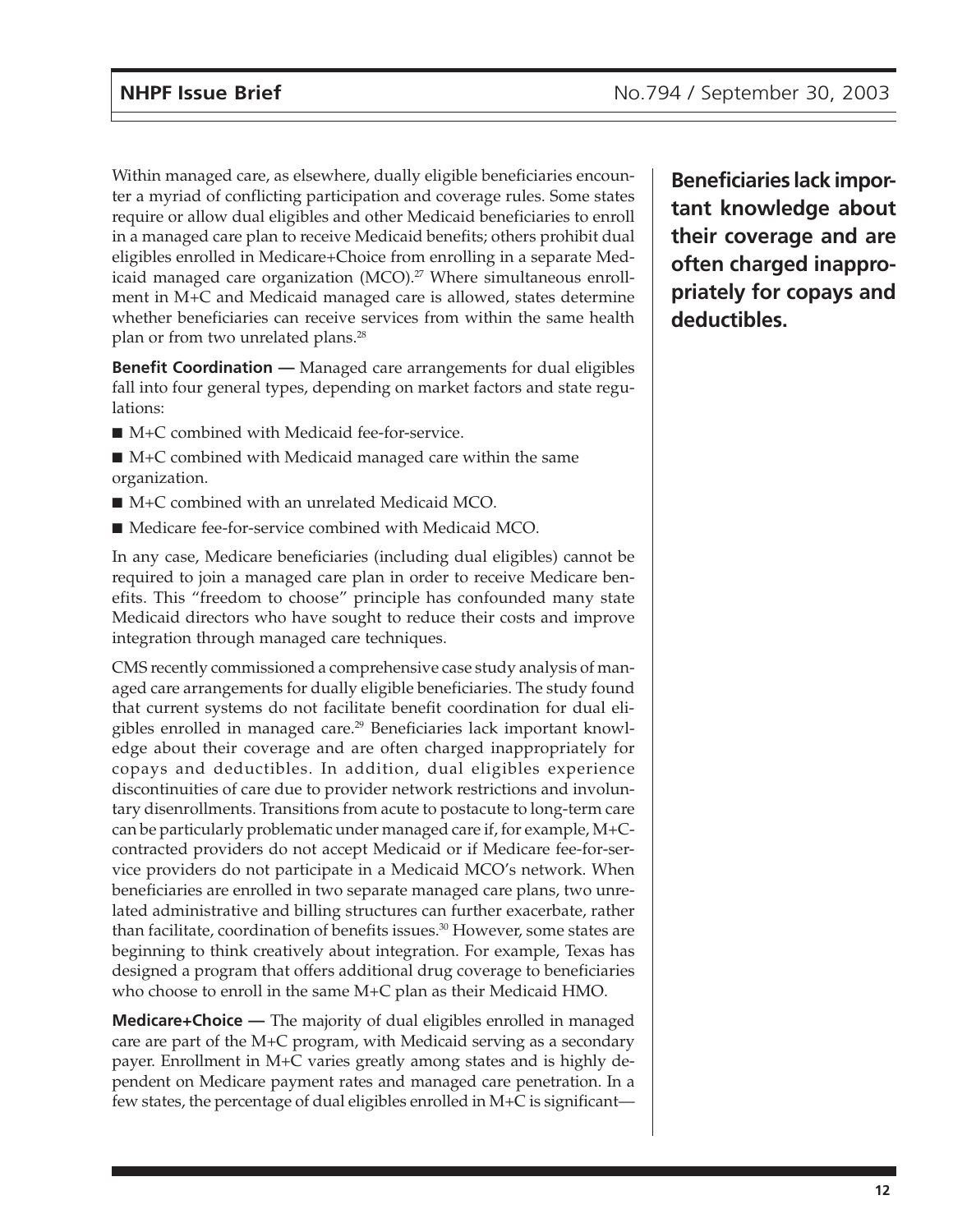for instance, in California, it is 11 percent; in Florida, 14 percent; and in Oregon, 28 percent.<sup>31</sup> States clearly benefit when full Medicaid dual eligibles enroll in M+C plans because the plan is likely to cover expenses and Medicare coinsurance that would otherwise be covered by Medicaid (for example, for some preventive services and prescription drugs). No federal demonstration waiver is required, so states can avoid the lengthy application and approval process associated with obtaining a waiver. In addition, M+C offers more flexibility in benefit design than a program such as the Program of All-Inclusive Care for the Elderly (PACE), which exclusively serves frail individuals living in the community.<sup>32</sup>

But M+C plans have had trouble identifying dual coverage, administering coordination of benefits, and assisting enrollees in understanding their coverage. $33$  Rules meant to ensure that M+C plans do not discriminate against Medicaid beneficiaries have often made it difficult for plans to help coordinate dual coverage. For example, in the past, M+C plans were not permitted to ask about Medicaid coverage in their applications. In addition, M+C marketing regulations had been interpreted to prohibit plans from providing information specific to dual eligibles. Thus, dual beneficiaries are sometimes asked to pay copayments for which they are not liable, and these expenses may cause some to go without needed care.<sup>34</sup> In response to these problems, in July 2003, CMS released a policy memorandum clarifying that M+C plans may ask beneficiaries about Medicaid coverage and permitting plans to engage in some dual-specific marketing. There are also provisions in the Medicare reform bills currently under debate that would create a new category of specialized M+C plans that would be permitted to enroll dual eligibles or other types of frail elderly Medicare beneficiaries exclusively. If the legislation is enacted, it will enable CMS to put a regulatory structure in place that would resolve some of these issues.

The M+C program itself has struggled over the past few years, making it an unstable partner for state Medicaid programs. Due to a number of factors, many health plans have pulled out of the M+C marketplace and millions of Medicare beneficiaries have lost access to such coverage.35 Those options that do remain often have higher premiums and less generous benefit packages than in the early days of the program. The higher premiums have made it difficult for low-income beneficiaries—especially dual eligibles—to stay in the program. Some states, such as California, have determined that helping their dual eligibles stay in M+C is more cost-efficient than having them come back onto the Medicaid program, where the state would be responsible for their pharmacy expenses. Thus, California pays the private M+C premiums on behalf of its full Medicaid dual eligibles. The state contracts only with plans that continue to provide pharmacy benefits.<sup>36</sup> By 2002, 48,000 dually eligible beneficiaries had enrolled in M+C plans in California through these contracts. Other states, such as Texas, have also begun to pay M+C premiums for full Medicaid duals, but the federal rules remain confusing and state practices vary significantly.

**States clearly benefit when full Medicaid dual eligibles enroll in M+C plans.**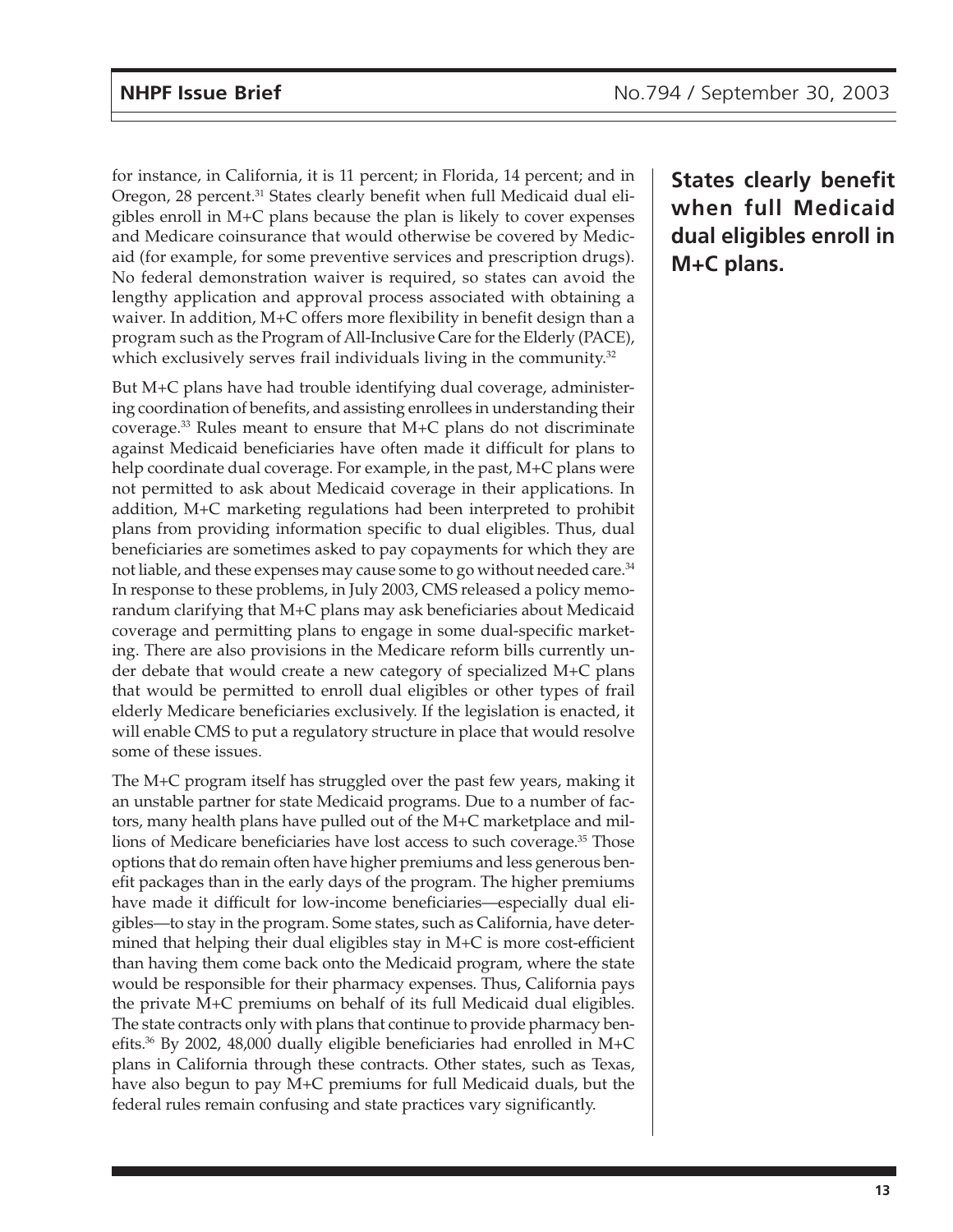**Risk Adjustment —** Getting the payment rate right has also been a stumbling block for Medicare and Medicaid plans that want to enroll more dual eligibles in managed care. Medicare's payment methodology normally pays health plans on the basis of the average cost for all dual eligibles, adjusted for certain demographic factors. Medicaid status serves as a proxy for poor health in the current demographic risk-adjustment payment that CMS uses to pay M+C plans. All M+C plans receive an increase in their payment for dual eligibles to compensate for their anticipated higher health costs at a rate that averages 1.5 times the average monthly payment. PACE, social health maintenance organizations (S/HMOs), and plans under certain state waivers receive an even higher payment for certain frail elderly individuals and dual eligibles.<sup>37</sup> This increase is intended as a "frailty adjuster" to reflect the increased costs associated with serving individuals at risk of nursing home placement. However, these payment differences have raised questions of efficiency and equity that continue to be controversial (see discussion of S/HMOs).

In addition, some analysts have criticized both the underlying M+C demographic rate and the frailty factors used in the demonstrations for failing to reflect differences in the cost of individual beneficiaries. This is because some dual eligibles are relatively healthy and seek few medical services, while others have much higher health costs. Striking the right balance between paying too much and paying too little is a constant challenge.

Beginning in 2004, CMS will begin phasing in a new risk-adjustment system for all M+C plans that will be based on individual diagnoses in addition to demographic factors. As part of this new payment methodology, specialty plans such as PACE, S/HMOs, and other demonstration plans (discussed below) will receive a frailty adjustment designed to replace the existing frailty factors. This adjustment will occur at the plan level and is based on a comparison of the limitations in activities of daily living for plan enrollees with those for a comparable fee-for-service population. The adjustment is intended to more accurately reflect the differences in costs. This approach will be phased in over six years, because some demonstration plans will see increases in their payment, while others will see sharp decreases. In a recent report to Congress, the Medicare Payment Advisory Commission (MedPAC) recommended that "payments should be based on beneficiaries' characteristics, not on the type of plan to which they belong."38 CMS and other researchers are exploring ways to improve risk adjustment to better reflect the frailty or complexity of the dual-eligible population. Appropriate risk adjustment, along with better communication and benefit coordination, will be necessary to counter incentives managed care plans may have to avoid frail beneficiaries in the future.

**Striking the right balance between paying too much and paying too little is a constant challenge.**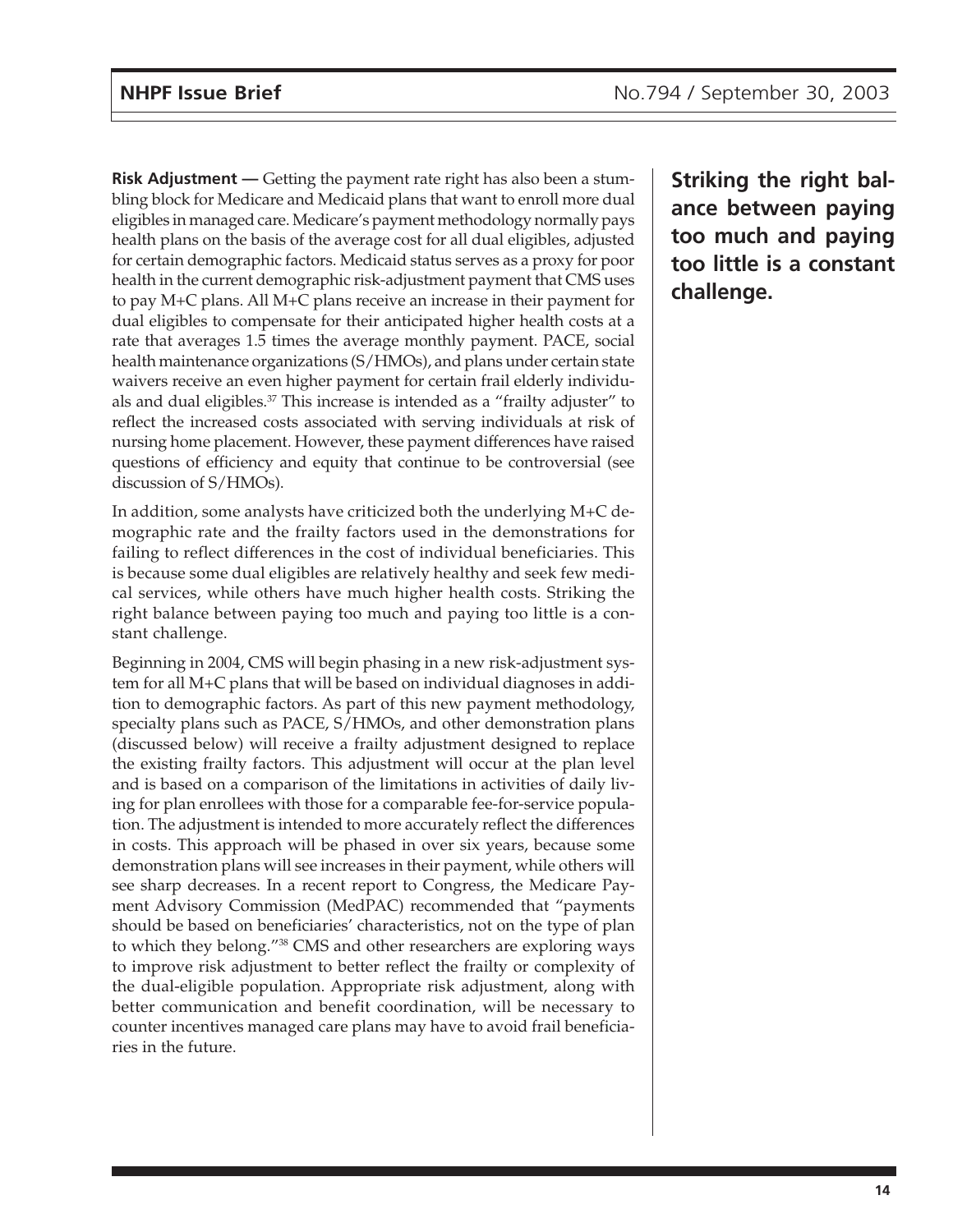### **SERVING COMPLEX POPULATIONS: PROGRAM OPTIONS**

Because of the complex and often costly needs of the frail elderly and disabled populations, a great deal of energy and creativity has been put into the development of integrated care programs designed to serve the dual-eligible population in a cost-effective, high-quality environment. While the PACE, S/HMO, and Evercare programs are the most prominent examples, several states have merged pieces of different concepts to design demonstration projects that they believe best meet the needs of this population.

## **The Program of All-Inclusive Care for the Elderly**

The PACE program grew out of a Medicare demonstration that was authorized in 1983—On Lok Senior Health Services in San Francisco. On Lok began in 1971 as an adult day care center and evolved over time into a model for successful integration of health and social services. In 1986, Congress authorized the original PACE demonstrations; the program became a permanent Medicare and Medicaid service delivery model in the Balanced Budget Act of 1997. Today, there are 28 PACE sites operating in 17 states. PACE sites served more than 6,500 frail elders in 2000.39

The primary goal of the PACE model is to help the frail elderly remain in the community. Individuals who enroll in PACE must be at least 55 years of age and determined by the state to be at risk of needing nursing home placement because of health needs and difficulty performing activities of daily living. Although 96 percent of PACE enrollees are dual eligibles, it is not a participation requirement. As always, states have broad flexibility in setting standards for assessing nursing home certification, but, on average, PACE enrollees suffer from seven to eight medical diagnoses and exhibit some degree of dementia or other cognitive impairment. The majority of enrollees require assistance with walking and nearly 90 percent need assistance with taking medications, meal preparation, housework, and shopping.40

The PACE sites act as adult day health centers that are staffed by interdisciplinary teams of physicians, nurses, social workers, case managers, and physical and occupational therapists who are committed to serving each individual by following a comprehensive care plan that has been developed by the team. Payment for PACE services is based on a combined Medicare and Medicaid capitation rate that includes an additional frailty adjuster (2.39 times the average) to account for the more intensive care needs of this vulnerable population. Most of the PACE sites are small in size, usually serving fewer than 200 enrollees.

PACE has been a popular approach in theory, and participants report high satisfaction with the program and excellent quality of care. However, policymakers have raised concerns about the program's requirement that

**A great deal of energy and creativity has been put into the development of integrated care programs designed to serve the dual-eligible population.**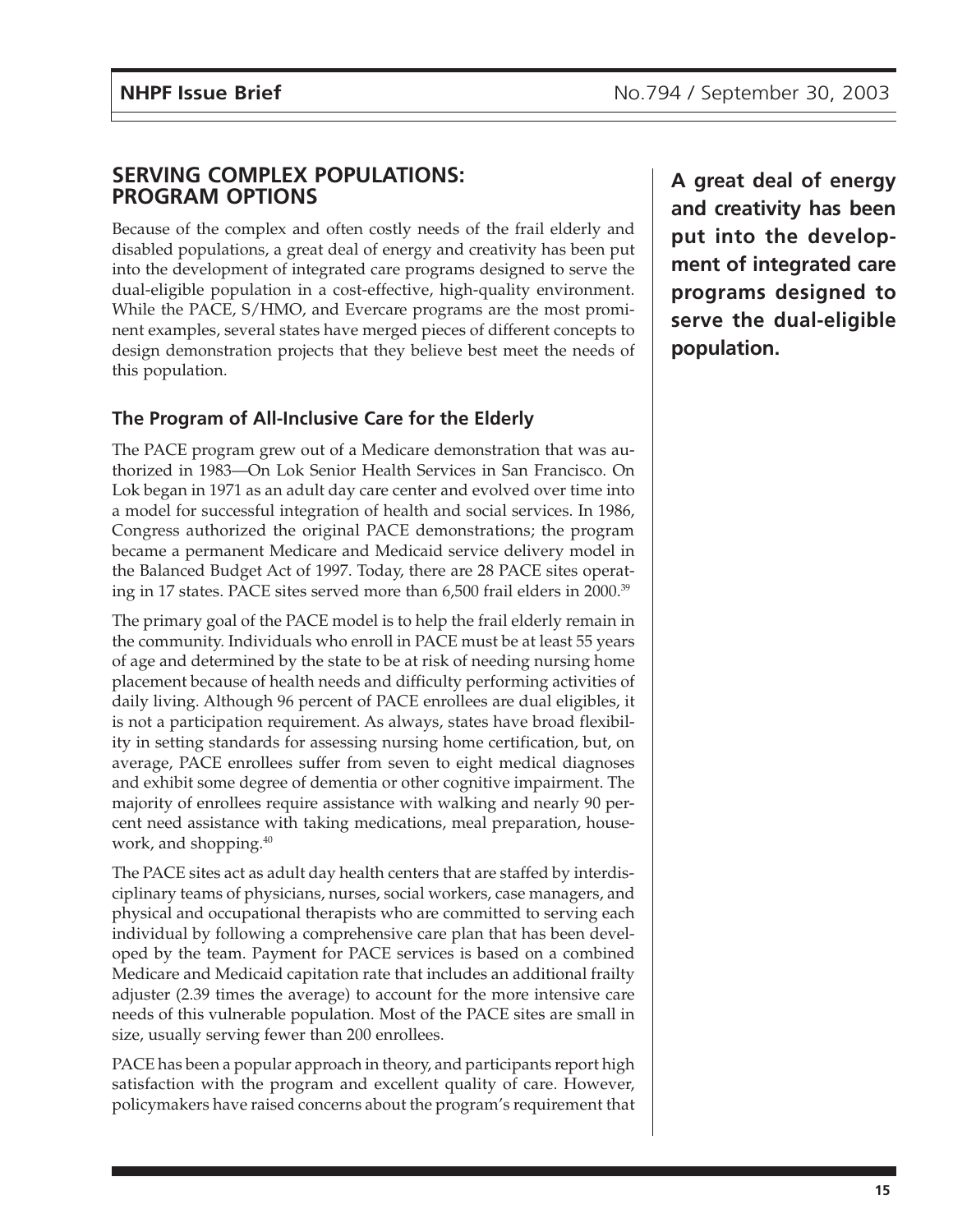PACE enrollees see only PACE care providers, which means that they often must change even their primary care physician. PACE's day care orientation has also been perceived as too restrictive and a reason for low enrollment.

In response to these concerns, states like Wisconsin have developed modified demonstration programs that are intended to include more flexibility for enrollees and providers. In addition, the Benefits Improvement and Protection Act of 2000 provided specific flexibility to PACE programs to use physician arrangements that differ from the traditional staff model approach.

#### **Evercare**

Evercare, a subsidiary of United Health Group, was established in 1993. The program offers a variety of Medicare, Medicaid, and private-pay longterm care products and programs that serve elderly individuals who are living independently as well as individuals who reside in assisted living facilities and nursing homes. The original Evercare Medicare demonstration was approved by CMS in 1995 and is still operating today. The primary goal of this program, known as Evercare Choice, is to provide case management for nursing home residents and to reduce the need for hospital and emergency room care. Building on the integrated model of PACE, Evercare Choice assigns a physician as well as a geriatric nurse practitioner to each resident in order to provide coordinated primary care in the nursing facility. Although the Medicare benefit package is not expanded under these demonstrations, evaluations have shown that quality of care and health outcomes have improved at the same time that hospitalizations have decreased significantly. Evercare Choice programs are operating in 11 states and serve more than 24,000 enrollees, approximately 75 percent of whom are dually eligible.

Evercare also participates in several state programs designed to provide integrated care for dual eligibles and other aged and disabled Medicaid beneficiaries; these programs include the Minnesota Senior Health Options (MSHO) program, the Arizona Long-Term Care System, and the Texas STAR+PLUS program. In addition, Evercare has recently been selected as a program contractor for the Massachusetts Senior Care Options program.

### **Social Health Maintenance Organizations**

Medicare's S/HMO demonstration has been in operation since 1985. It tests a model of service delivery intended to integrate acute, chronic, and long-term care for the frail elderly. The first generation model, S/HMO I, emphasizes case management. All S/HMO I enrollees are entitled to receive basic Medicare benefits as well as additional benefits such as prescription drugs and eyeglasses. Those enrollees who are determined to

**The primary goal of Evercare Choice is to provide case management for nursing home residents and reduce the need for hospital and emergency room care.**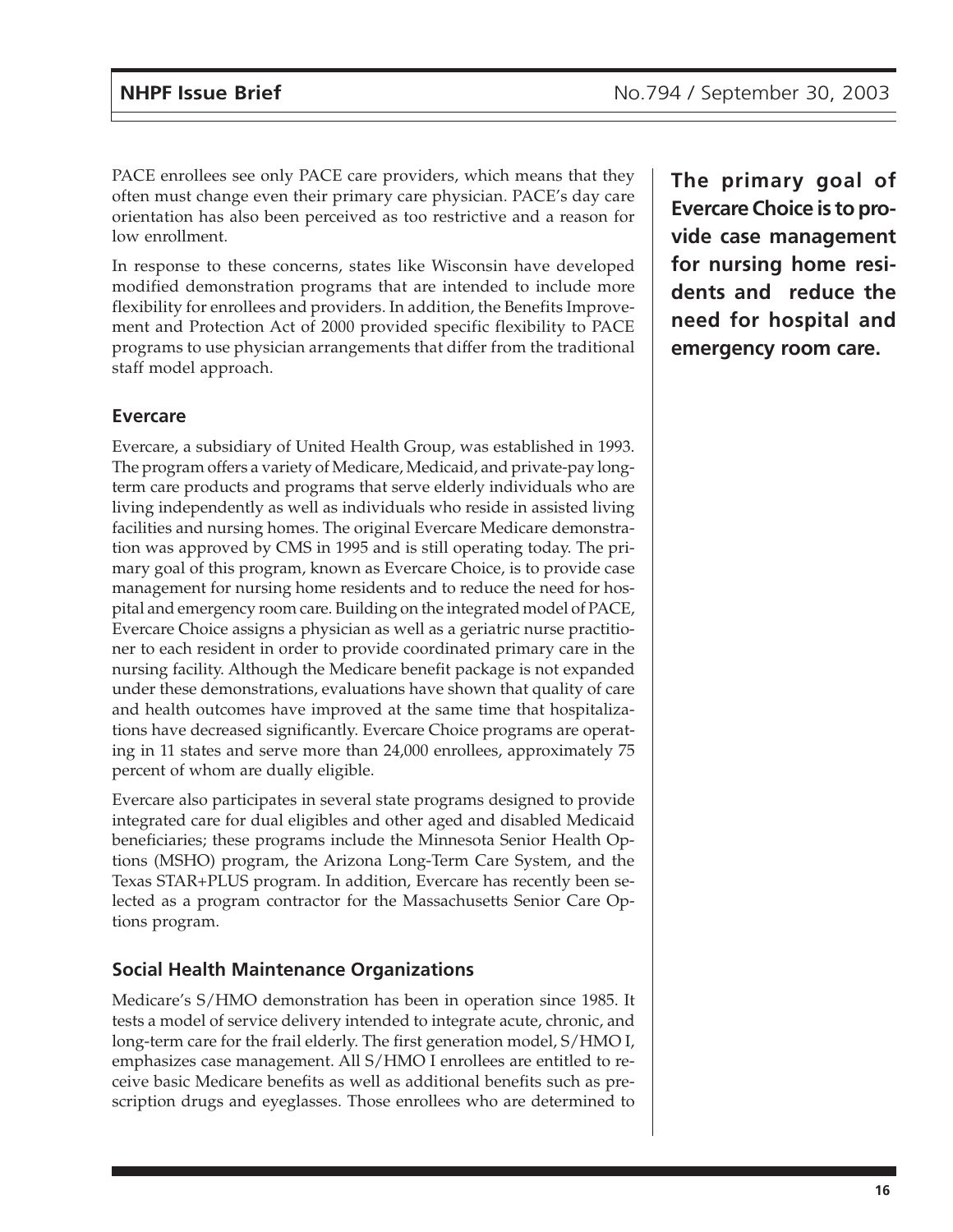be at risk of institutionalization—commonly referred to as the nursing home certifiable—are entitled to long-term care benefits (such as personal care and homemaker services). Currently, three S/HMO I plans are in operation, with approximately 68,000 enrollees. A second generation of S/HMOs, established in 1996, emphasizes geriatric care and more comprehensive case management. Only a single S/HMO II, the Health Plan of Nevada, was established; it is still in operation today and serves approximately 50,000 beneficiaries.

Because S/HMOs are paid rates that are 5.3 percent higher than those paid to regular M+C plans in the same county, policymakers have questioned their cost-effectiveness. Despite S/HMOs' promise, two evaluations found "no conclusive evidence of positive effects on beneficiary health or functioning," according to a recent report by MedPAC.<sup>41</sup> The S/HMO demonstration is scheduled to conclude on December 31, 2003, and its fate is uncertain. CMS has announced that, in the absence of congressional action, it intends to continue the demonstration through 2004, incorporating its new frailty adjustment in S/HMO's payment. MedPAC, on the other hand, has recommended that S/HMOs apply to participate in the M+C program as a coordinated care plan without special payment add-ons.

#### **Capitated Disease Management Demonstrations**

In its request for proposals for Medicare disease management demonstrations, CMS has included an option for a specialized health plan designed to serve dual eligibles exclusively. Several plans, including Evercare, AmeriChoice, and ElderHealth, have submitted proposals for these types of plans. CMS is expected to announce the awards for these demonstrations within the next several weeks.

# **STATE PROGRAM EXAMPLES**

#### **Wisconsin Partnership Program**

In October 1998, the state of Wisconsin received Medicaid Section 1115/ Medicare Section 222 waiver authority to establish a demonstration that follows the PACE model, but with less reliance on the day center aspects and smaller interdisciplinary teams. Implemented in January 1999, the Wisconsin Partnership Program serves primarily individuals who are dually eligible for Medicare and Medicaid (85 percent of enrollees in the Partnership are duals). In addition, this demonstration includes the nation's first comprehensive managed care plan designed for individuals with disabilities under the age of 65 (roughly 27 percent of Partnership enrollees are individuals with disabilities). One PACE site and four Partnership sites (the Milwaukee Community Care Organization has colocated both programs) are in operation around the state, serving a total of 1,942 individuals as of July 2003.42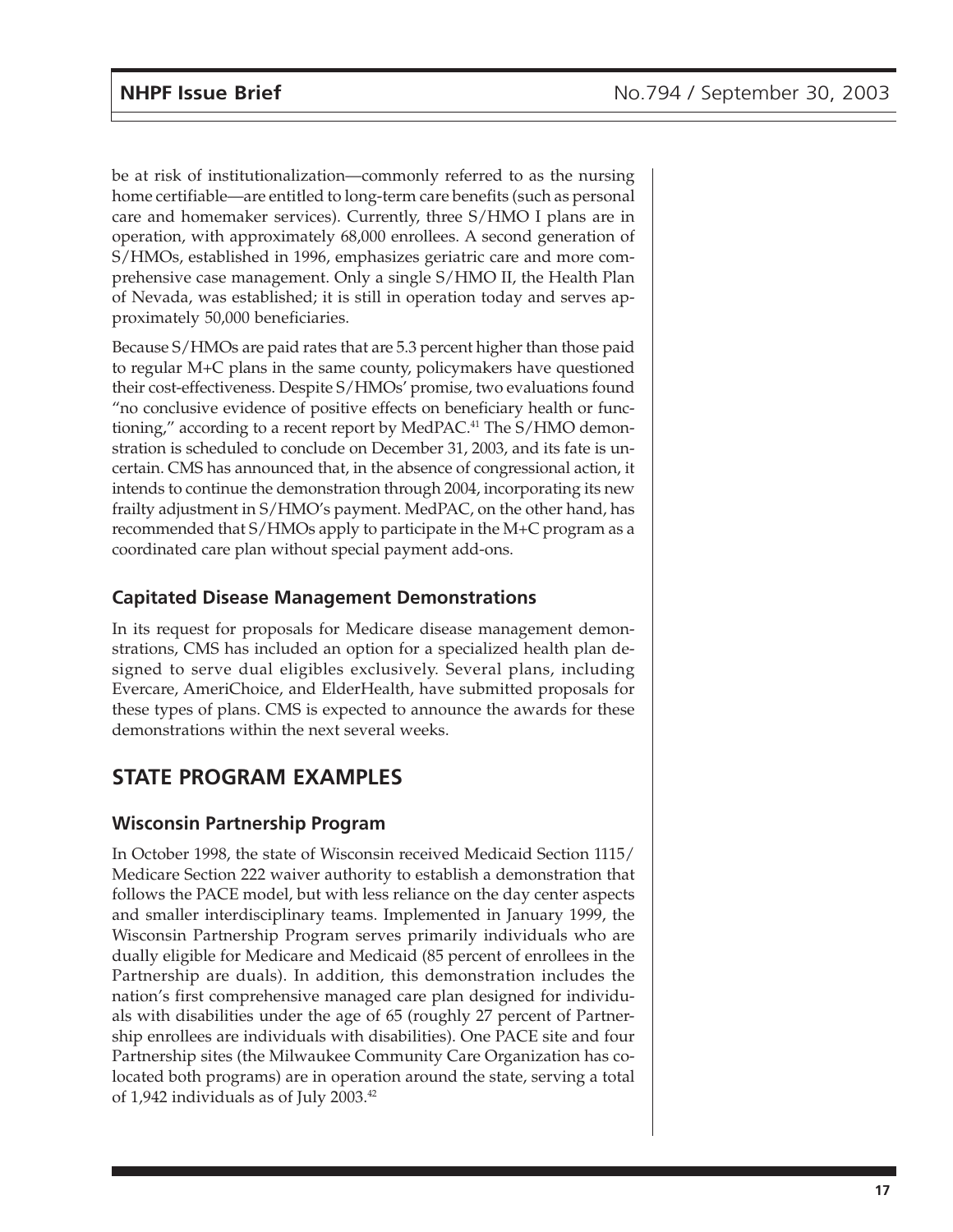The Partnership program integrates health and long-term support services and includes home- and community-based services, physician services, and all medical care. Services are delivered in the participant's home or a setting of his or her choice. An interdisciplinary team coordinates all service delivery. Participants choose from an independent physician panel, although they often keep the physician with whom they already have a relationship. Differing from the PACE model, the Partnership team does not require direct participation of the primary care physicians in the team meetings; in many cases the nurse practitioner has primary responsibility for coordinating the team's activities with those of the communitybased physician. Often, the nurse practitioner accompanies the enrollee to an office visit with the primary care provider.

For payment purposes, the four community-based organizations enter into a Medicaid managed care contract with the Wisconsin Department of Health and Family Services and a Medicare contract with CMS. Contractors receive monthly capitation payments for each participant, from which they pay for all participant services. Contractors are responsible for the care of each person, regardless of what agency provides the services, where the service is provided, or whether the participant is at home, in the hospital, or in a nursing home.

### **Texas STAR+PLUS**

STAR+PLUS is a Medicaid waiver program designed to integrate the delivery of acute and long-term care services through a managed care system. Operating in Harris County (Houston), Texas, the project currently serves approximately 61,000 elderly and disabled Medicaid enrollees, 29,000 of whom are dually eligible for Medicare and Medicaid. One of two STAR+PLUS contractors, the Evercare STAR+PLUS program serves the dual-eligible population by promoting independent living and providing intensive case management services. Evercare offers enrollees the opportunity to have the same HMO provide both Medicare and Medicaid services, helping to eliminate many of the managed care coordination problems discussed earlier.

Evercare STAR+PLUS enrollees receive acute and long-term care coordination services, which include working with an individual, her or his family, and the primary care provider to develop an individual plan of care. Prescription drugs are provided through the state's Medicaid pharmacy assistance program. STAR+PLUS enrollees who are enrolled with the same MCO for both Medicare and Medicaid coverage, or are eligible under the state's Community-Based Alternatives waiver, have access to an unlimited number of prescriptions (instead of the three prescriptions per month currently available in Texas).<sup>43</sup>

**Partnership participants choose from an independent physician panel, although they often keep the physician with whom they already have a relationship.**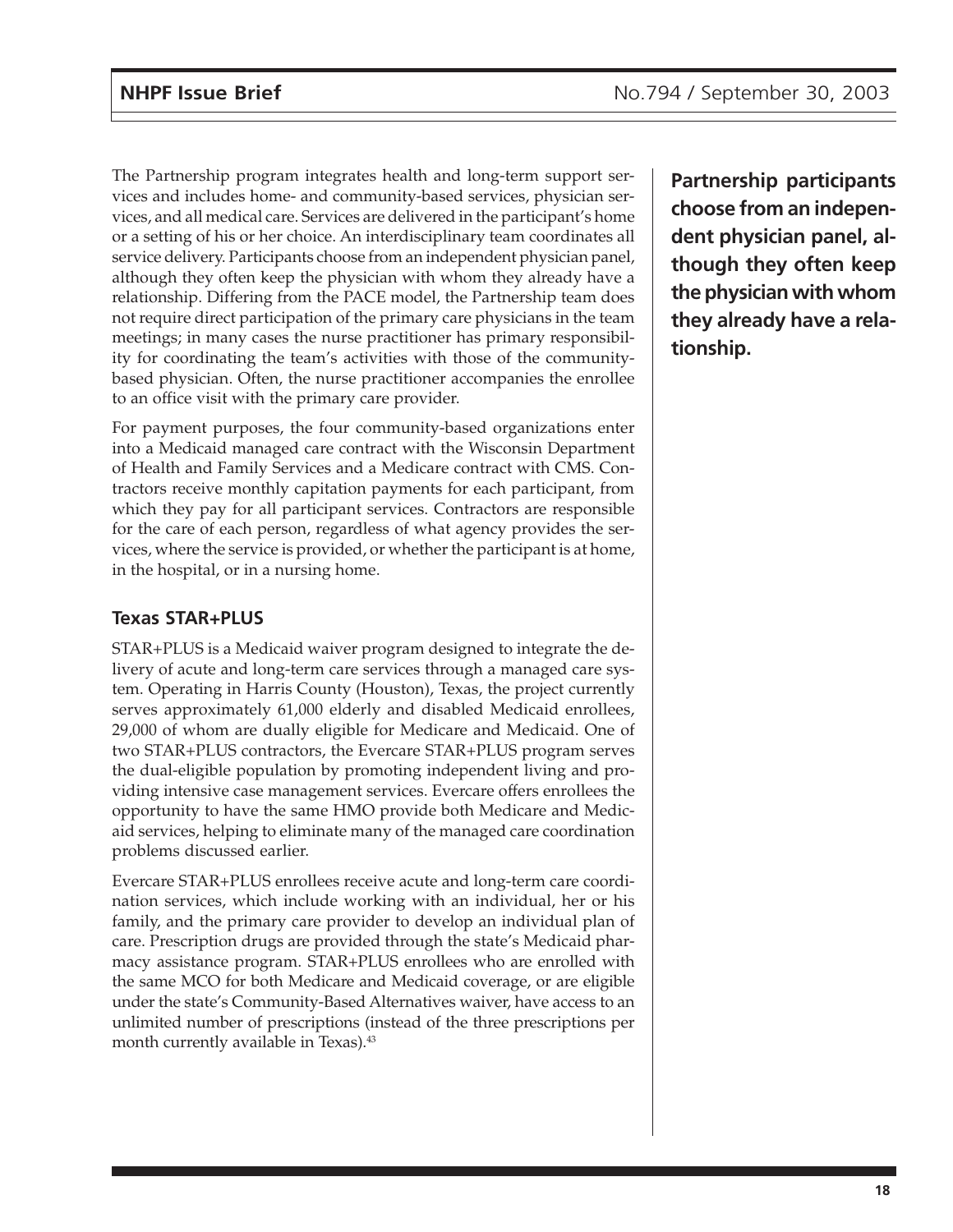### **Minnesota Senior Health Options and Disability Health Options**

Implemented in 1997, Minnesota's MSHO demonstration was the first major demonstration designed to provide integrated services to the frail elderly dual-eligible population. The Minnesota Disability Health Options (MnDHO) program was implemented in November 2002 and was the third comprehensive managed care plan for individuals with disabilities. Enrollment in the MSHO and MnDHO programs, which operate in 10 counties, is completely voluntary. (In Minnesota, seniors receiving Medicaid are normally required to enroll in the state's Medicaid managed care program, Prepaid Medical Assistance Program, or PMAP.) MSHO enrolls the full range of dually eligible seniors, regardless of level of need, including those who are healthy, frail but living in the community, or institutionalized; MnDHO has expanded the program's coverage to individuals with disabilities.

The programs capitate all Medicare and Medicaid benefits, including home- and community-based care and nursing facility services (except for those provided beyond 180 days, which are paid on a fee-for-service basis). MSHO and MnDHO also integrate Medicare and Medicaid financing and enroll beneficiaries in the two programs simultaneously. Each MSHO enrollee is assigned a care coordinator, who may be a registered nurse, social worker, or geriatric nurse practitioner. Care coordinators for community members are often involved in all aspects of their care, from primary care visits to arranging home and community based services. Coordination of primary care for most nursing home residents is provided by geriatric nurse practitioners.

For seniors who meet nursing home criteria but live in the community, the Medicare demonstration provides a risk adjustment (the same as that for PACE programs) to the regular Medicare managed care payments. Payments for other enrollees (people in nursing homes and those living in the community) are the same as for other M+C plans.

## **Massachusetts Senior Care Options (SCO)**

The Massachusetts SCO demonstration is in the final stage of development and review within CMS, and approval is reported to be imminent. Serving both dual-eligible and Medicaid-only beneficiaries, regardless of whether they live in the community or an institution, the demonstration will offer a geriatric model of care similar to that of Minnesota and other leading states.

# **DUALS AND THE RX DEBATE**

The House and Senate prescription drug proposals have intensified a longstanding tug-of-war between the federal and state governments over the responsibility for dual eligibles. The key differences between the two bills, with respect to dual eligibles, are outlined in Table 1.

**The prescription drug proposals have intensified a long-standing tug-of-war between the federal and state governments over the responsibility for dual eligibles.**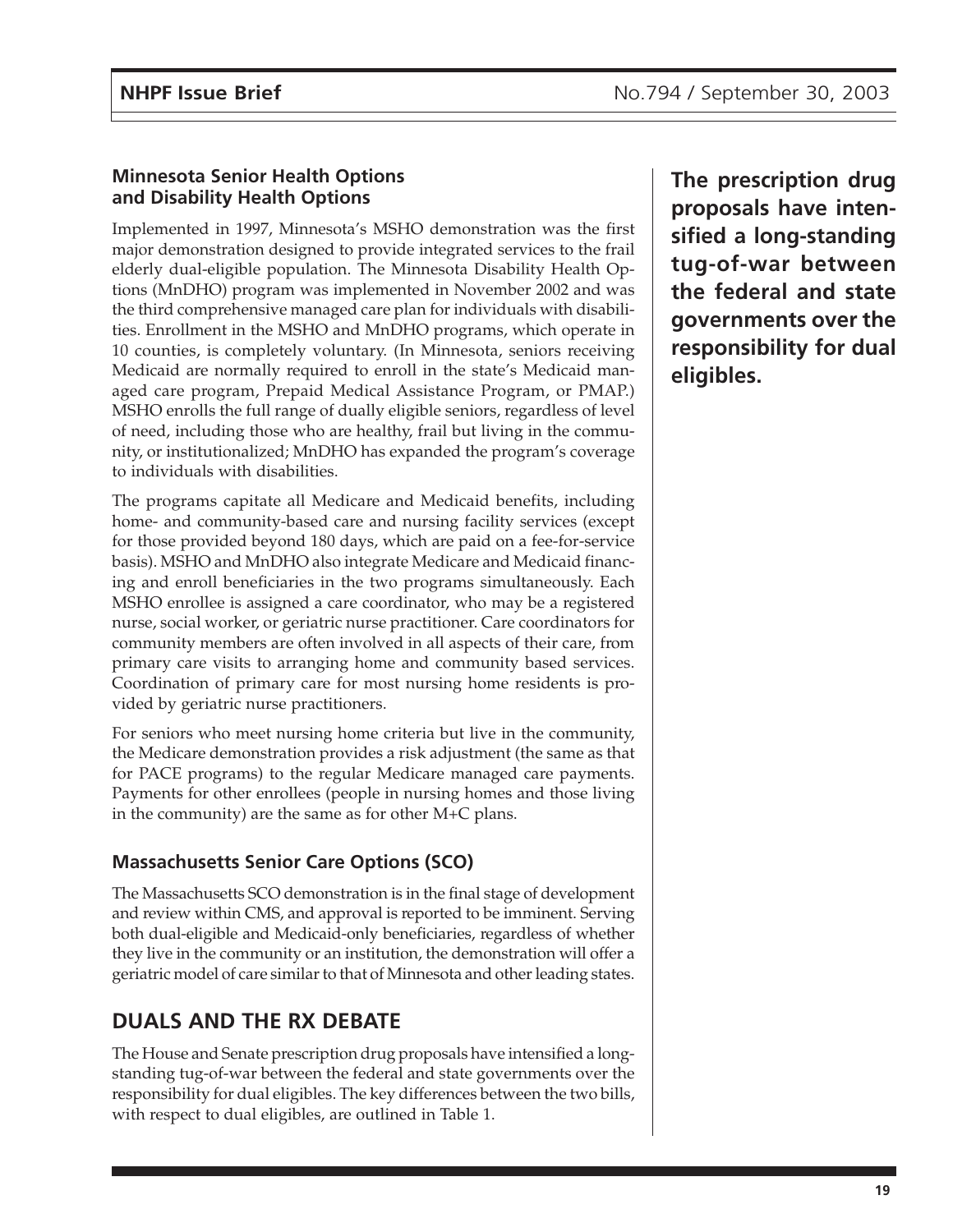| <b>TABLE 1</b>                                                          |  |  |  |  |
|-------------------------------------------------------------------------|--|--|--|--|
| <b>Provisions Affecting Dual Eligibles and Low-Income Beneficiaries</b> |  |  |  |  |
| in the Medicare Prescription Drug Bills                                 |  |  |  |  |

| <b>Provisions</b>                                                                                                                                                                                                                                                                                                                                                                                                                                                                                                         | S. 1 – Prescription Drug and Medicare<br><b>Improvement Act of 2003</b>                                                                                                                                             | H.R. 1 - Medicare Modernization and<br>Prescription Drug Act of 2003                                                                                                                                                                                                                                                                                                                                                                |  |
|---------------------------------------------------------------------------------------------------------------------------------------------------------------------------------------------------------------------------------------------------------------------------------------------------------------------------------------------------------------------------------------------------------------------------------------------------------------------------------------------------------------------------|---------------------------------------------------------------------------------------------------------------------------------------------------------------------------------------------------------------------|-------------------------------------------------------------------------------------------------------------------------------------------------------------------------------------------------------------------------------------------------------------------------------------------------------------------------------------------------------------------------------------------------------------------------------------|--|
| <b>Eligibility for Medicare Part D</b><br>(prescription drug benefit)                                                                                                                                                                                                                                                                                                                                                                                                                                                     | "Full Medicaid" dual eligibles would not be<br>eligible for drug coverage under the new<br>Medicare Part D.                                                                                                         | All Medicare beneficiaries entitled<br>under Part A or enrolled in Part B<br>would be eligible for the new Medicare<br>Part D.                                                                                                                                                                                                                                                                                                      |  |
|                                                                                                                                                                                                                                                                                                                                                                                                                                                                                                                           | "Supplemental Medicaid" dual eligibles<br>would be eligible for Medicare Part D.                                                                                                                                    |                                                                                                                                                                                                                                                                                                                                                                                                                                     |  |
|                                                                                                                                                                                                                                                                                                                                                                                                                                                                                                                           | Pharmacy+Plus enrollees would be eligible<br>for Medicare Part D.                                                                                                                                                   |                                                                                                                                                                                                                                                                                                                                                                                                                                     |  |
| Incentives to maintain coverage<br>for optional populations                                                                                                                                                                                                                                                                                                                                                                                                                                                               | The federal government would pay 100%<br>(instead of the usual Medicaid matching<br>rate) of Medicare Part A deductible and<br>coinsurance costs in states that maintain<br>optional expansions for dual enrollees. | No provision.                                                                                                                                                                                                                                                                                                                                                                                                                       |  |
| State fiscal relief                                                                                                                                                                                                                                                                                                                                                                                                                                                                                                       | States would continue to pay the full cost of<br>providing drug coverage for "full Medicaid"<br>dual eligibles, according to each state's<br>Medicaid plan.<br>The federal government would pay 100%                | State government's obligation for dual<br>eligibles' drug benefits would be<br>phased out. States would be required to<br>maintain Medicaid benefits as a wrap-<br>around to Medicare benefits for dual<br>eligibles; states could require that these                                                                                                                                                                               |  |
|                                                                                                                                                                                                                                                                                                                                                                                                                                                                                                                           | federal matching funds for Part B premiums<br>for "full Medicaid" and QMB eligibles with<br>incomes between SSI level and 100% of<br>poverty.                                                                       | persons elect Part D drug coverage.<br>Federal Medicaid payments to states<br>would be reduced by a declining<br>percentage each year between 2006 and<br>2020 to offset the federal costs of<br>providing Medicare drug benefits to<br>individuals who would have otherwise<br>received Medicaid benefits.                                                                                                                         |  |
| Cost-sharing and premium assistance would<br>Subsidies for low-income<br>be provided to Medicare beneficiaries with<br>beneficiaries<br>incomes below 160% of poverty (excluding<br>"full Medicaid" dual eligibles). Would build<br>upon existing QMB, SLMB, QI structure with<br>assistance with co-insurance, deductible, and<br>premiums decreasing as incomes increase.<br>No asset test would be required to receive<br>assistance, but more generous assistance<br>would be provided for those who can meet<br>one. |                                                                                                                                                                                                                     | Cost-sharing and premium assistance<br>would be provided to Medicare<br>beneficiaries with incomes below 135%<br>of poverty; sliding scale premium<br>subsidies would be available to those<br>with incomes between 135% and 150%<br>of FPL. Specific dollar limits would be<br>placed on drug cost-sharing for these<br>low-income beneficiaries (e.g., \$2 for<br>generics, \$5 for brand-name drugs up<br>to the initial limit). |  |
|                                                                                                                                                                                                                                                                                                                                                                                                                                                                                                                           |                                                                                                                                                                                                                     | Asset test would be required to receive<br>assistance.                                                                                                                                                                                                                                                                                                                                                                              |  |
| Out-of-pocket limits                                                                                                                                                                                                                                                                                                                                                                                                                                                                                                      | Cost-sharing assistance would continue<br>above the initial limit (\$4,500) for dual<br>eligibles and other low-income beneficiaries.                                                                               | No cost-sharing assistance would be<br>provided for dual eligibles and low-<br>income beneficiaries above the initial<br>limit of \$2,000 until out-of-pocket<br>spending (including low-income<br>subsidy payments) reaches \$3,500.                                                                                                                                                                                               |  |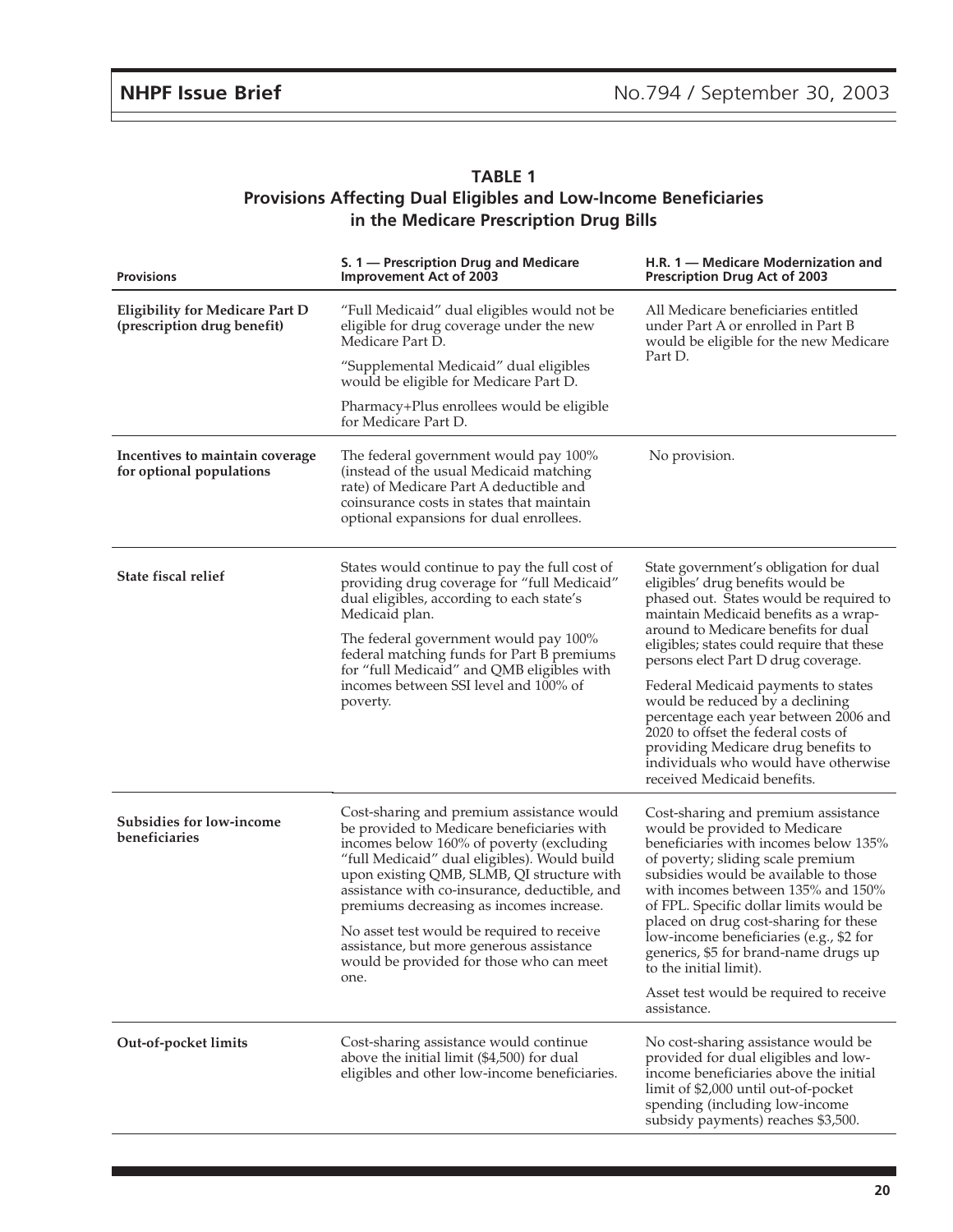The most significant difference between the two bills is that the Senate bill would exclude full Medicaid dual eligibles from participation in Medicare Part D, the prescription drug benefit. Under the House bill, the Medicare program would assume responsibility for all Medicare beneficiaries' prescription drug benefits, including those of dual eligibles. If the Senate version were adopted, it would represent the first time in Medicare's history that a benefit would not be provided on a universal basis to all Medicare beneficiaries. Senate proponents argue that their bill seeks to help those Medicare beneficiaries who currently do not have access to prescription drug coverage by offering generous subsidized coverage to lowincome individuals whose income exceeds the Medicaid eligibility limits. The House bill, on the other hand, while universally available to all Medicare beneficiaries, contains provisions that would leave low-income beneficiaries vulnerable to significant out-of-pocket expenses. In either case, state Medicaid programs would likely have to step in to address limits in the new Medicare prescription drug benefit.<sup>44</sup>

Even though all states have elected to provide prescription drug coverage as a Medicaid benefit, the depth and breadth of coverage vary significantly from state to state, with some states offering full access to a range of drugs and others providing only a basic package. In addition, in light of the current state fiscal crisis and the skyrocketing costs of prescription drugs in general, nearly all of the states have used prescription drugs as a primary target of cost-containment strategies. Some analysts have expressed concern that the Senate bill might encourage states to scale back eligibility for Medicaid coverage for the elderly and disabled, further reduce or eliminate Medicaid prescription drug benefits, and discontinue state-sponsored pharmacy assistance programs (and Pharmacy+Plus waivers) in order to force a shift of pharmacy costs from Medicaid to Medicare.<sup>45</sup>

The nation's governors have unanimously endorsed the House bill. Shifting drug coverage costs of the dual eligibles onto the Medicare program (combined with a range of savings provisions) would save the states an estimated \$44 billion between 2004 and 2013. The Senate approach would provide an estimated \$20 billion in fiscal relief to the states.<sup>46</sup> With states facing their worst budget crises in at least two decades, the additional dollars could avert the need for states to reduce other Medicaid benefits. On the other hand, Senate defenders argue that the bill is not about state fiscal relief, but rather about "maximizing the benefit for beneficiaries who need it most."47

## **CONCLUSION**

Whatever the outcome of the prescription drug debate, the issues surrounding dual eligibles will continue to challenge federal and state policymakers for years to come. Both the non-elderly disabled as well as those who are 85 years or older, groups likely to be dually eligible, are the fasting-growing

**Even though all states have elected to provide prescription drug coverage as a Medicaid benefit, the depth and breadth of coverage vary significantly from state to state.**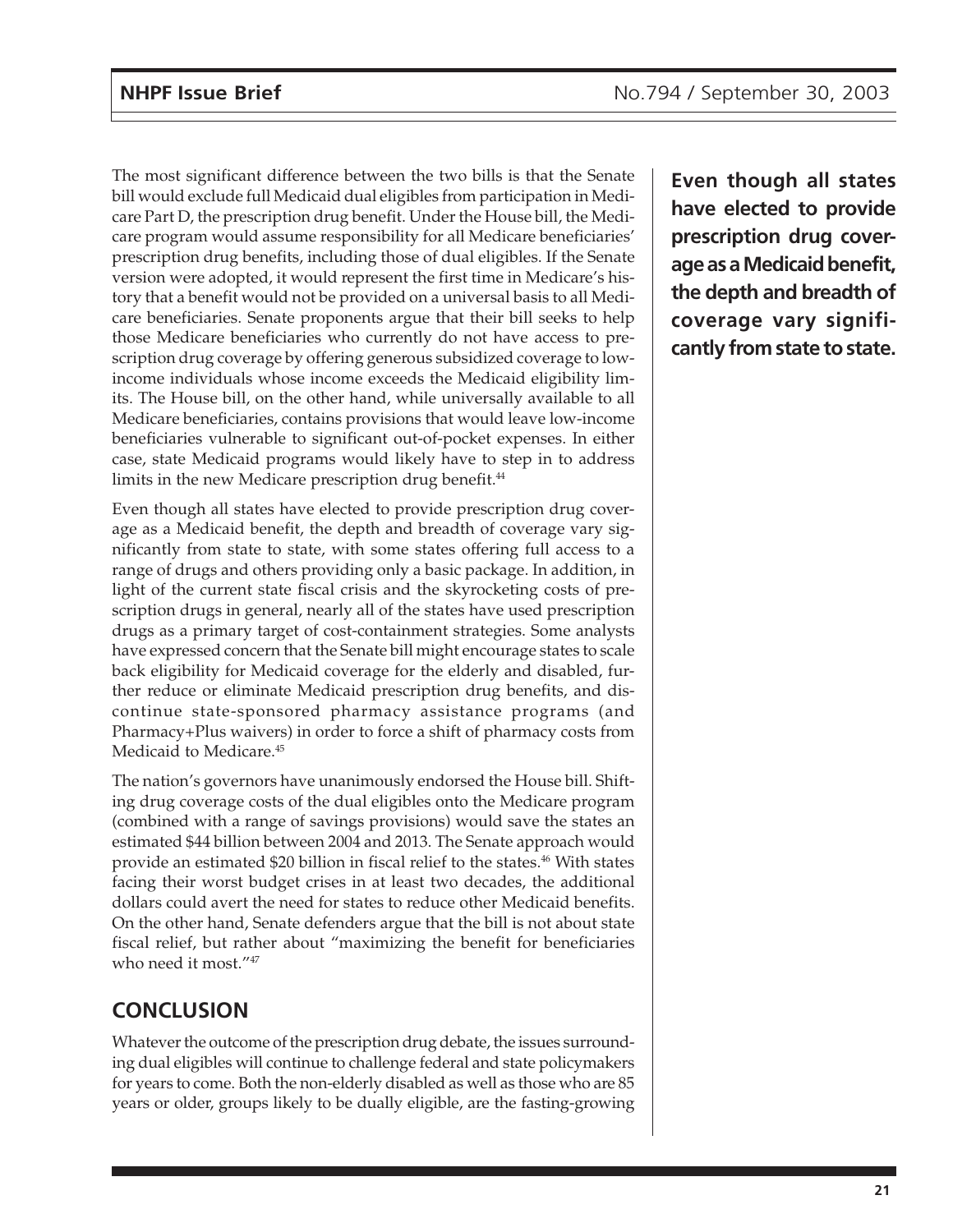segments of the Medicare population. Many of these individuals will need long-term care, either in a community-based setting or in a nursing facility or other institution. The nation's governors recently proposed that the federal government effectively "buy out" the costs of the dual-eligible population. In the wake of huge federal and state budget deficits, this debate will only intensify.

Because neither program is ultimately responsible for the performance of the entire system, and information systems are poorly consolidated, the potential for continued fragmented, ineffective, and reimbursementdriven decision-making for dual eligibles is high. While several integrated service delivery and financing strategies have shown promise, challenges related to payment, coordination, and delivery will continue to hamper success on a wide scale. Caring and paying for the nation's frailest and lowest-income individuals will be at the forefront of health policy discussions as long as health care costs are rising and the political clout of seniors and the disabled community continues to grow.

## **ENDNOTES**

1. Kaiser Commission on Medicaid and the Uninsured, "Dual Enrollees: Medicaid's Role for Low-Income Medicare Beneficiaries," February 2003, 1; accessed September 29, 2003, at http://www.kff.org/content/2003/4091/.

2. Centers for Medicare and Medicaid Services (CMS), Office of Research, Development, and Information, "Profile of Medicare Dual Eligible Beneficiaries," presentation to the Secretary's Advisory Committee on Regulatory Reform, Minneapolis, June 10-11, 2002.

3. CMS, "Profile."

4. Health Care Financing Administration, "A Profile of Dually Eligible Beneficiaries," presentation, meeting of the American Public Welfare Association and the National Association of State Medicaid Directors, March 1997.

5. Edith Walsh, Angela M. Green, Sonja Hoover, Galina Khatutsky, Christine Layton, and Erin Richter, "Case Studies of Managed Care Arrangements for Dually Eligible Beneficiaries," RTI International report to the Centers for Medicare and Medicaid Services, September 25, 2003.

6. Stacy Berg Dale and James M. Verdier, "State Medicaid Prescription Drug Expenditures for Medicare-Medicaid Dual Eligibles," Issue Brief, Task Force on the Future of Health Insurance, Commonwealth Fund, April 2003, 1; accessed September 30, 2003, at http:// www.cmwf.org/programs/medfutur/dale\_rxdualeligibles\_ib\_627.pdf.

7. For a more detailed description of Medicare's cost-sharing requirements and other sources of supplemental coverage, see Nora Super, "Medigap: Prevalence, Premiums, and Opportunities for Reform," NHPF Issue Brief No. 782, September 9, 2002, 3–5; available at http://www.nhpf.org/pubs/pubs.htm/.

8. For hospital stays beyond 60 days, Medicare beneficiaries must pay \$210 per day for days 61 through 90 and \$420 per day for days 91 through 150. After 150 days, beneficiaries are liable for all costs.

9. William J. Scanlon, U.S. General Accounting Office, "Medigap: Current Policies Contain Coverage Gaps, Undermine Cost Control Incentives," testimony before the Subcommittee on Health, Committee on Ways and Means, U.S. House of Representatives, GAO-02-533T, Washington, D.C., March 14, 2002, 7.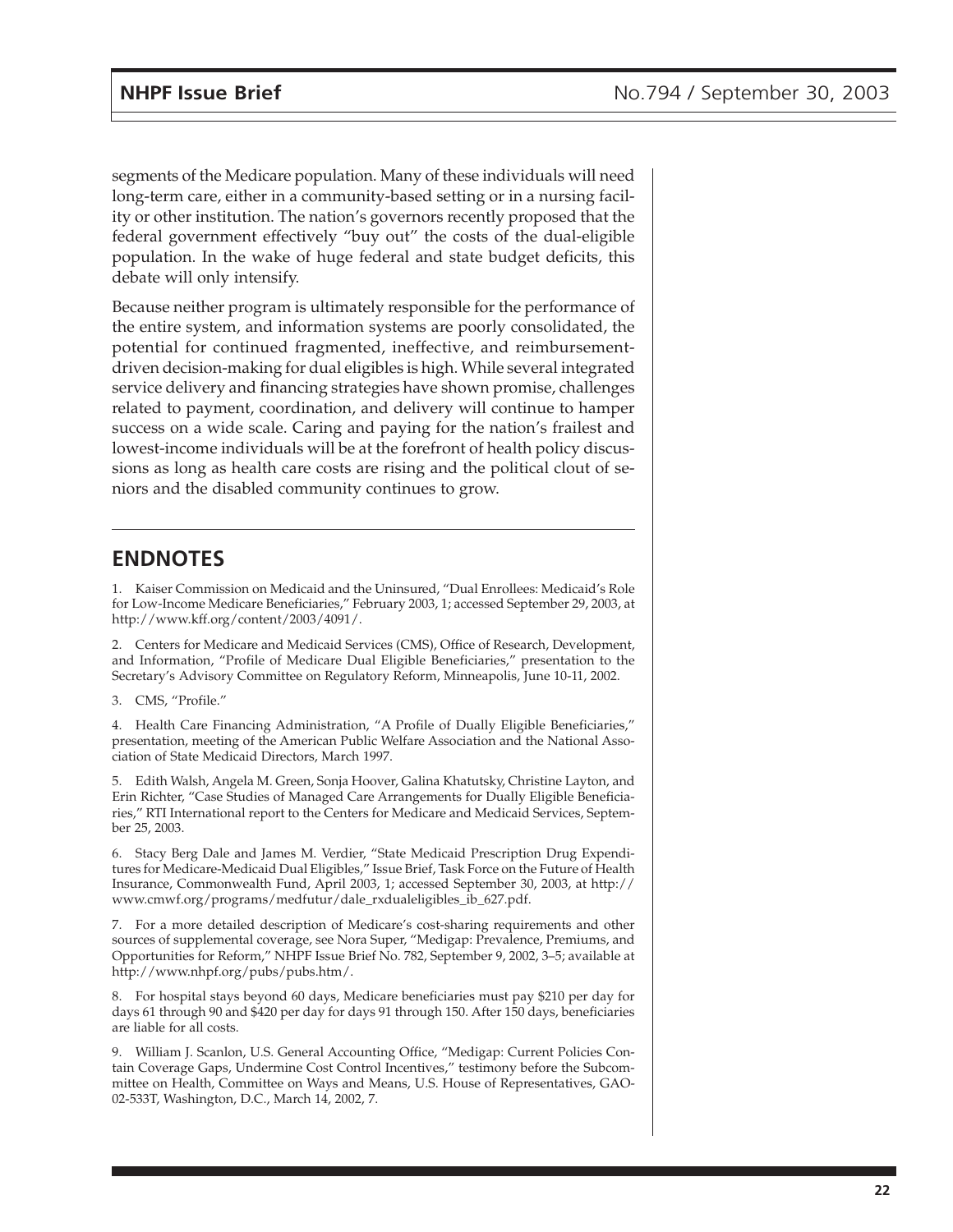10. Super, "Medigap," 3–4.

11. Jocelyn Guyer, "A Prescription Drug Benefit in Medicare: Implications for Medicaid and Low-Income Individuals," Alliance for Health Reform Briefing, Washington, D.C., September 4, 2003. The Kaiser Commission on Medicaid and the Uninsured combined Medicare data from the CMS Office of the Actuary and Medicaid data prepared by the Urban Institute based on fiscal year 2000 Medicaid Statistical Information System data.

12. For more information about eligibility pathways for the elderly and disabled populations, see Andy Schneider, Risa Elias, Rachel Garfield, David Rousseau, and Victoria Wachino, *The Medicaid Resource Book* (Washington, D.C.; Kaiser Commission on Medicaid and the Uninsured, July 2002), 30–35.

13. Eleven states have exercised the "209(b) option" which enables them to use more restrictive eligibility standards than SSI. Fourteen states have also expanded eligibility for this group to include those with incomes at levels higher than the mandatory level of 74 percent of the federal poverty level. For more information on state-by-state eligibility rules, see http://www.nasmd.org/eligibility/search.asp.

14. John Holohan, Alan Weil, and Joshua M. Wiener, "Federalism and Health Policy: An Overview," in *Federalism and Health Policy* (Washington, D.C.: Urban Institute Press, 2003), 4.

15. Many states also operate pharmacy assistance programs, funded by state-only dollars, that provide prescription drugs to individuals who do not qualify for Medicaid. For more information , see U. S. General Accounting Office, "State Pharmacy Programs: Assistance Designed to Target Coverage and Stretch Budgets," GAO/HEHS-00-162, Washington, D.C., September 2000; accessed September 30, 2003, at http://www.gao.gov/new.items/ he00162.pdf.

16. Wayne Smith, Centers for Medicare and Medicaid Services, presentation at the Medicare and Medicaid Integration Project Technical Assistance Workshop, June 18–19, 2003; based on analysis of fiscal year 2000 Medicaid Statistical Information System data.

17. Vernon Smith, Rekha Ramesh, Kathy Gifford, Eileen Ellis, and Victoria Wachino, "States Respond to Fiscal Pressure: State Medicaid Spending Growth and Cost Containment in Fiscal Years 2003 and 2004," Kaiser Commission on Medicaid and the Uninsured, Washington, D.C., September 2003.

18. Center for Medicare Education, "Medicare Mental Health Coverage," Issue Brief , 4 (2003), no. 3: 2–3.

19. Diane Rowland, Rachel Garfield, and Risa Elias, "Accomplishments and Challenges in Medicaid Mental Health," *Health Affairs*, 22, no. 5 (September/October 2003): 81.

20. Authorization of the QI program was scheduled to expire on September 30, 2003. However, on September 25, 2003, the House approved legislation (H.R. 3146) that would extend the program until March 31, 2004. As of this writing, the Senate is also expected to extend the program.

21. The Part A premiums for 2003 are \$175 per month for those with 30 to 39 quarters of covered work and \$319 for those with fewer than 30 quarters.

22. Michael J. Perry, Susan Kannel, and Adrianne Dulio, "Barriers to Medicaid Enrollment for Low-Income Seniors: Focus Group Findings," Kaiser Commission on Medicaid and the Uninsured, Washington, D.C., January 2002, 6.

23. Perry, Kannel, and Dulio, "Barriers." For more information about enrollment in supplemental Medicaid programs, see Patricia B. Nemore, "Variations in State Medicaid Buy-In Practices for Low-Income Medicare Beneficiaries: A 1999 Update," Kaiser Family Foundation, Washington, D.C., December 1999; accessed September 29, 2003, at http:// www.kff.org/content/2000/1566/buyin.pdf.

24. For more information on State Solutions, see "State Solutions: An Initiative to Improve Enrollment in Medicare Savings Programs" at http://www.cshp.rutgers.edu/ statesolutions/.

25. For more information about the asset test issue, see Laura Summer and Robert Friedland,